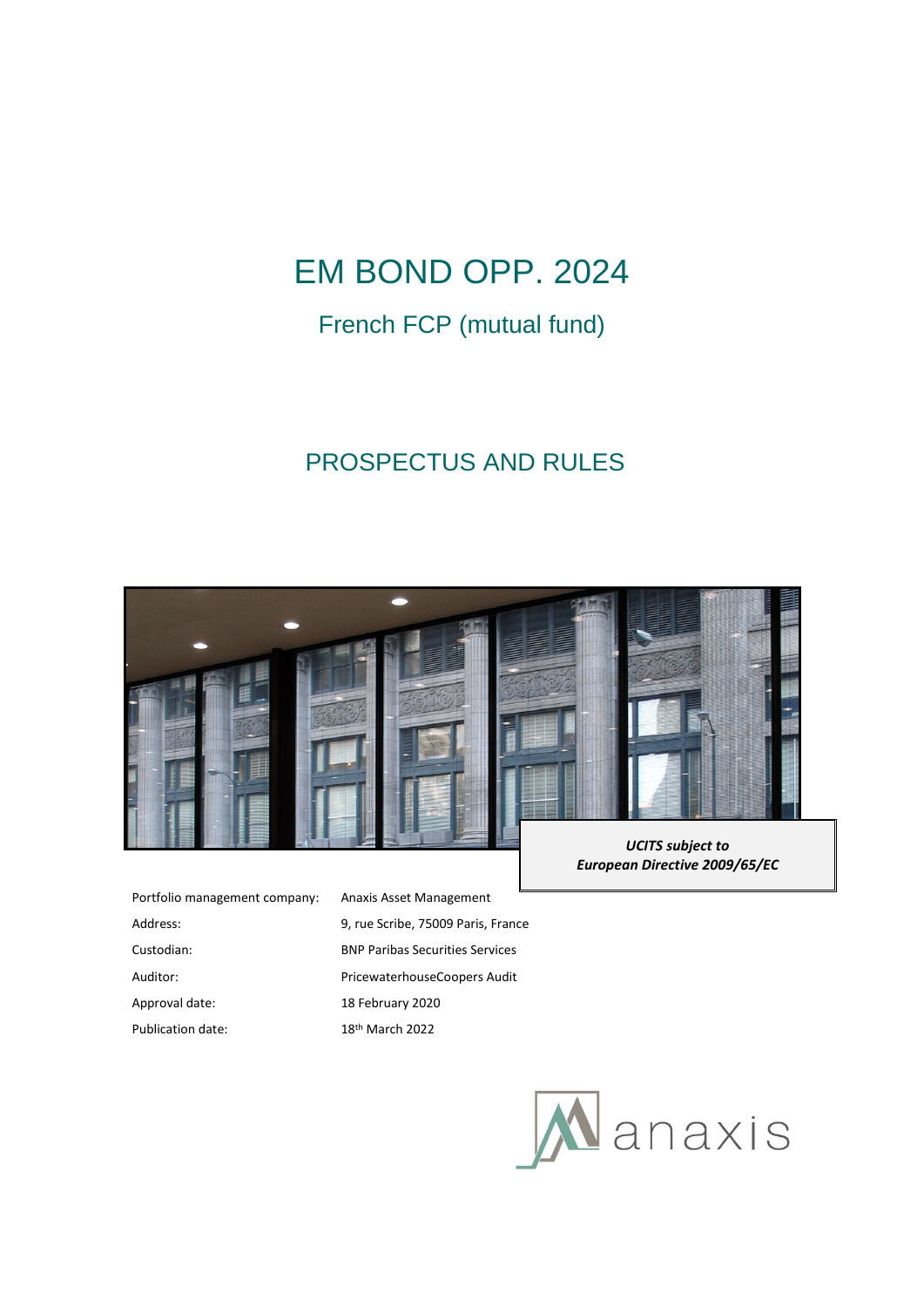## Contents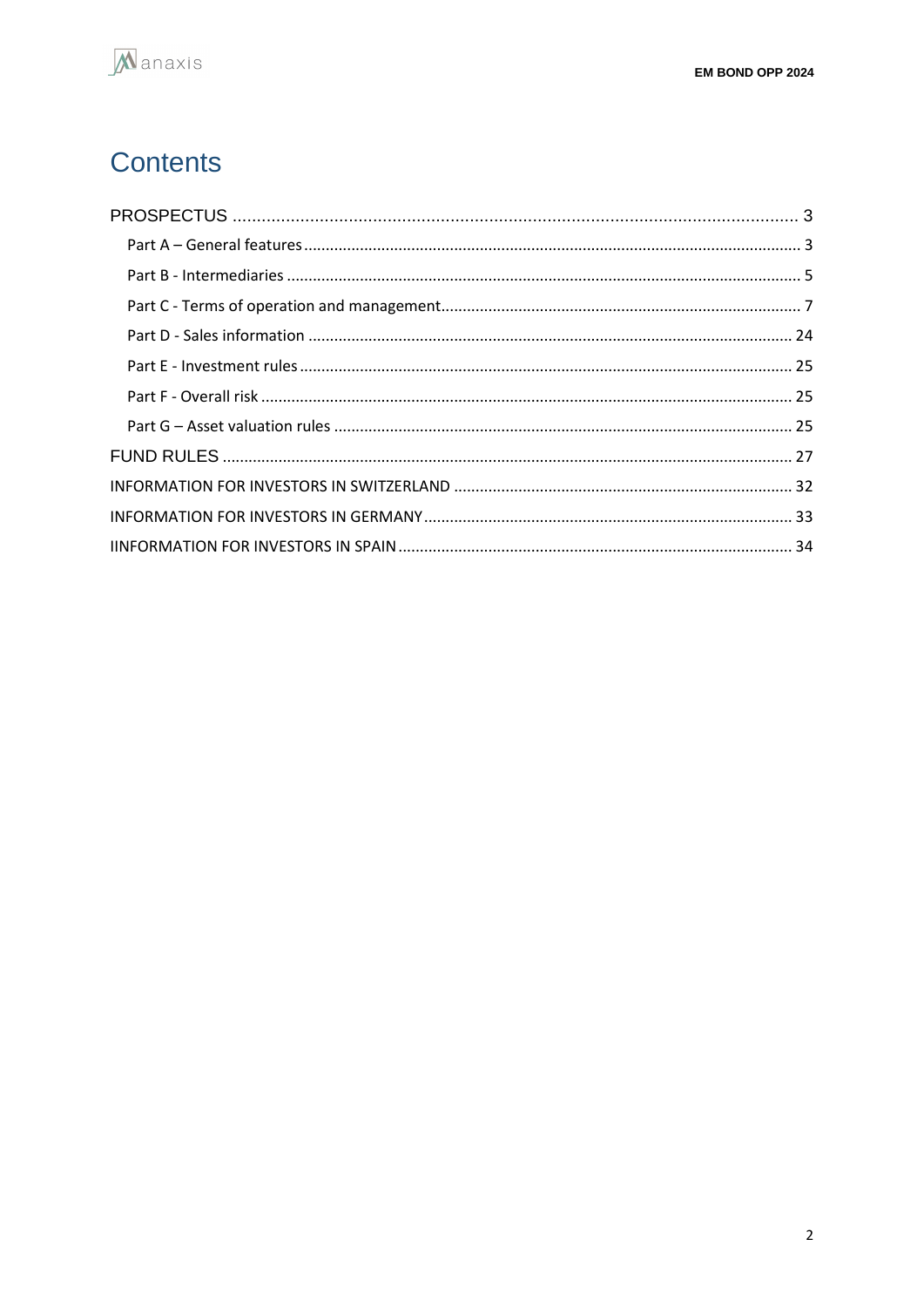<span id="page-2-0"></span>

# PROSPECTUS

## EM BOND OPP. 2024

*UCITS subject to* 

*European Directive 2009/65/EC*

## <span id="page-2-1"></span>Part A – General features

- **Name of UCITS**: EM BOND OPP. 2024
- **Legal form and Member State**: FCP (mutual fund) under French law
- **Date of incorporation and projected term**:

This UCITS was launched on 6 July 2015 for a term of 99 years

■ **Approval date**: 18 February 2020 by the AMF (French securities regulator)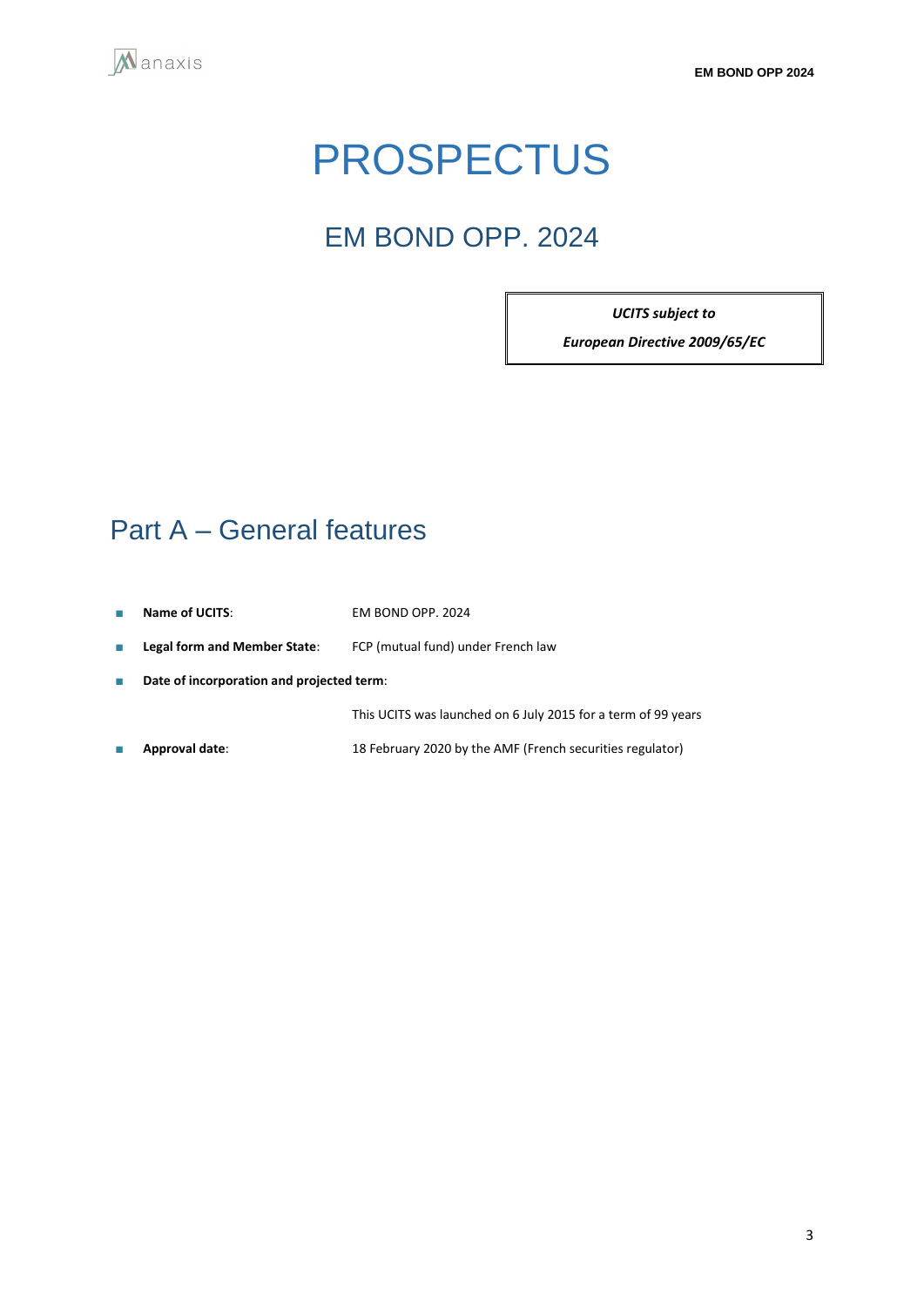

| <b>Units</b>   | <b>ISIN code</b> | Distribution of earnings:<br>Net income: Distribution and/or<br>Capitalisation<br>Net realised capital gains: Capitalisation | Currency   | Eligible<br>subscribers | <b>Minimum initial</b><br>subscription |
|----------------|------------------|------------------------------------------------------------------------------------------------------------------------------|------------|-------------------------|----------------------------------------|
| E1             | FR0012767010     | Capitalisation                                                                                                               | <b>EUR</b> | All subscribers         | One unit                               |
| E <sub>2</sub> | FR0012767036     | Accumulation and/or Capitalisation                                                                                           | <b>EUR</b> | All subscribers         | One unit                               |
| U <sub>1</sub> | FR0012767044     | Capitalisation                                                                                                               | <b>USD</b> | All subscribers         | One unit                               |
| U <sub>2</sub> | FR0012767051     | Accumulation and/or Capitalisation                                                                                           | <b>USD</b> | All subscribers         | One unit                               |
| S <sub>1</sub> | FR0012767069     | Capitalisation                                                                                                               | <b>CHF</b> | All subscribers         | One unit                               |
| 1              | FR0012767077     | Capitalisation                                                                                                               | <b>EUR</b> | All subscribers         | EUR 500,000                            |
| 12             | FR0012767085     | Accumulation and/or Capitalisation                                                                                           | <b>EUR</b> | All subscribers         | EUR 500,000                            |
| J <sub>1</sub> | FR0012767093     | Capitalisation                                                                                                               | <b>USD</b> | All subscribers         | USD 500,000                            |
| J2             | FR0012767101     | Accumulation and/or Capitalisation                                                                                           | <b>USD</b> | All subscribers         | USD 500,000                            |
| K1             | FR0012767119     | Capitalisation                                                                                                               | CHF        | All subscribers         | CHF 500,000                            |

The management company, employees of the management company and the employees of companies affiliated to the management company are exempted from the minimum initial subscription.

#### ■ **Contact point to obtain the Fund Rules, the latest annual report and the latest periodic report**:

Unitholders can obtain the latest annual and periodic reports within 8 business days of submitting a written request to:

> Anaxis Asset Management 9, rue Scribe, 75009 Paris, France Tel: +33 (0)9 73 87 13 20 info@anaxiscapital.com

Any additional information can be obtained from Anaxis Asset Management at this same address.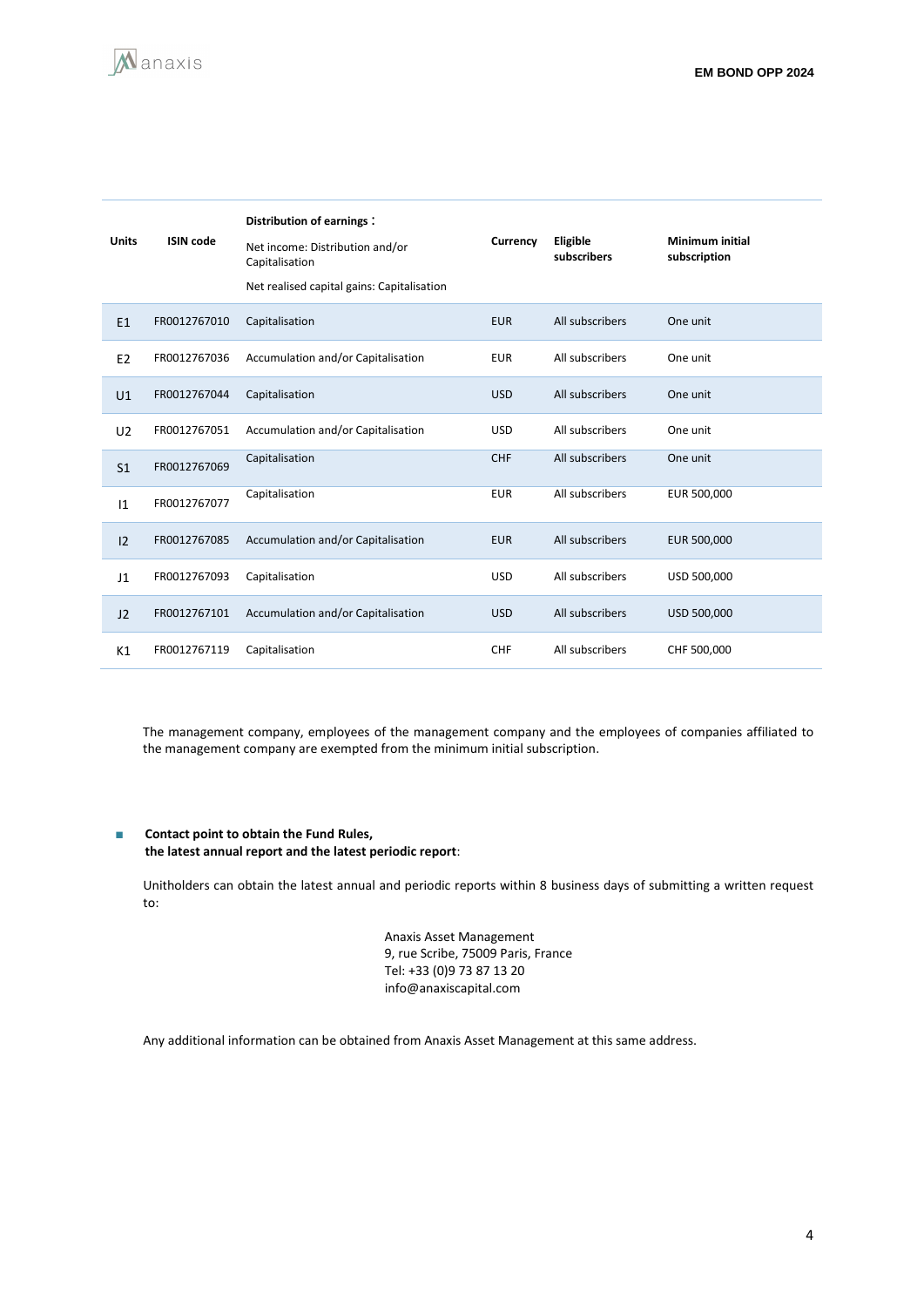## <span id="page-4-0"></span>Part B - Intermediaries

| <b>Portfolio management company:</b> Anaxis Asset Management S.A.S., |                                                                   |  |  |  |  |
|----------------------------------------------------------------------|-------------------------------------------------------------------|--|--|--|--|
|                                                                      | a portfolio management company accredited by the AMF under number |  |  |  |  |
|                                                                      | GP10000030.                                                       |  |  |  |  |
|                                                                      | 9, rue Scribe, 75009 Paris, France                                |  |  |  |  |
|                                                                      |                                                                   |  |  |  |  |

■ **Depositary bank and custodian**: BNP Paribas Securities Services S.C.A., a credit institution accredited by the ACPR (French prudential supervisory and resolution authority)

#### Postal address

Grands Moulins de Pantin, 9, rue du Débarcadère, 93500 Pantin, France

#### Registered office:

3, rue d'Antin, 75002 Paris, France

#### Responsibilities of the depository bank

The depositary bank and custodian carries out the following duties: control of the compliance of the investment decisions made by the management company (as defined under article 22.3 of the UCITS 5 Directive), monitoring of the cash flows of the UCITS (as defined under article 22.4), custody of the assets of the UCITS (as defined under article 22.5) and, in general, any duties required of it under the laws and regulations in force.

#### Potential conflicts of interest

Potential conflicts of interest may arise as Anaxis Asset Management has a commercial relationship with BNP Paribas Services alongside its appointment as depositary (BNP Paribas Securities Services, by delegation from the management company, calculates the net asset value of the UCITS). In order to manage such situations as this, the depositary has implemented and regularly updates a conflict of interest management policy, with the aim of:

Identifying and analysing potential conflicts of interest;

Recording, managing and monitoring conflicts of interest. To that end, the depository relies on the permanent measures put in place in order to manage conflicts of interest, such as the distribution of tasks, the separation of hierarchical and operational lines, the monitoring of internal lists of insiders and the use of dedicated IT environments. In addition, on a case-by-case basis, the depository implements appropriate preventive measures such as the creation of ad hoc monitoring lists, the creation of new Chinese walls, or the verification that transactions are properly processed and/or that the relevant client is informed. In certain circumstances, the depository may refuse to manage activities which could lead to conflicts of interest.

#### Delegation of functions

The depositary is responsible for the safekeeping of assets (as defined in article 22(5) of Directive 2009/65/EC, as amended by Directive 2014/91/EU). In order to offer services linked to the safekeeping of assets in a large number of countries, enabling the UCITS to achieve its investment objectives, BNP Paribas Securities Services SCA has appointed sub-depositaries in countries where BNP Paribas Securities Services CA has no local presence. These entities are listed on the following website:

http://securities.bnpparibas.com/solutions/asset-fund-services/depositary-banknd-trustee-serv.html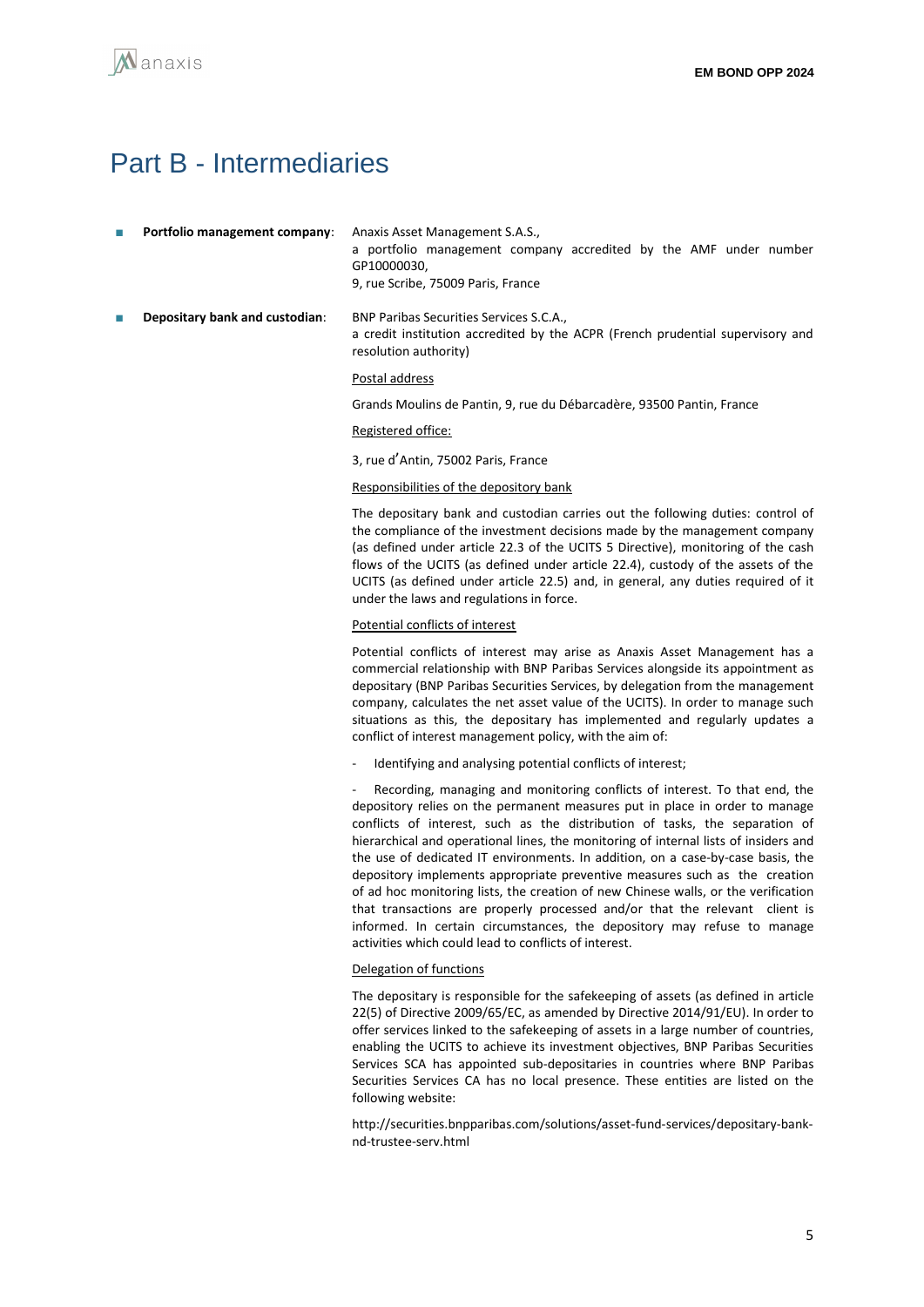

3, rue d'Antin, 75002 Paris, France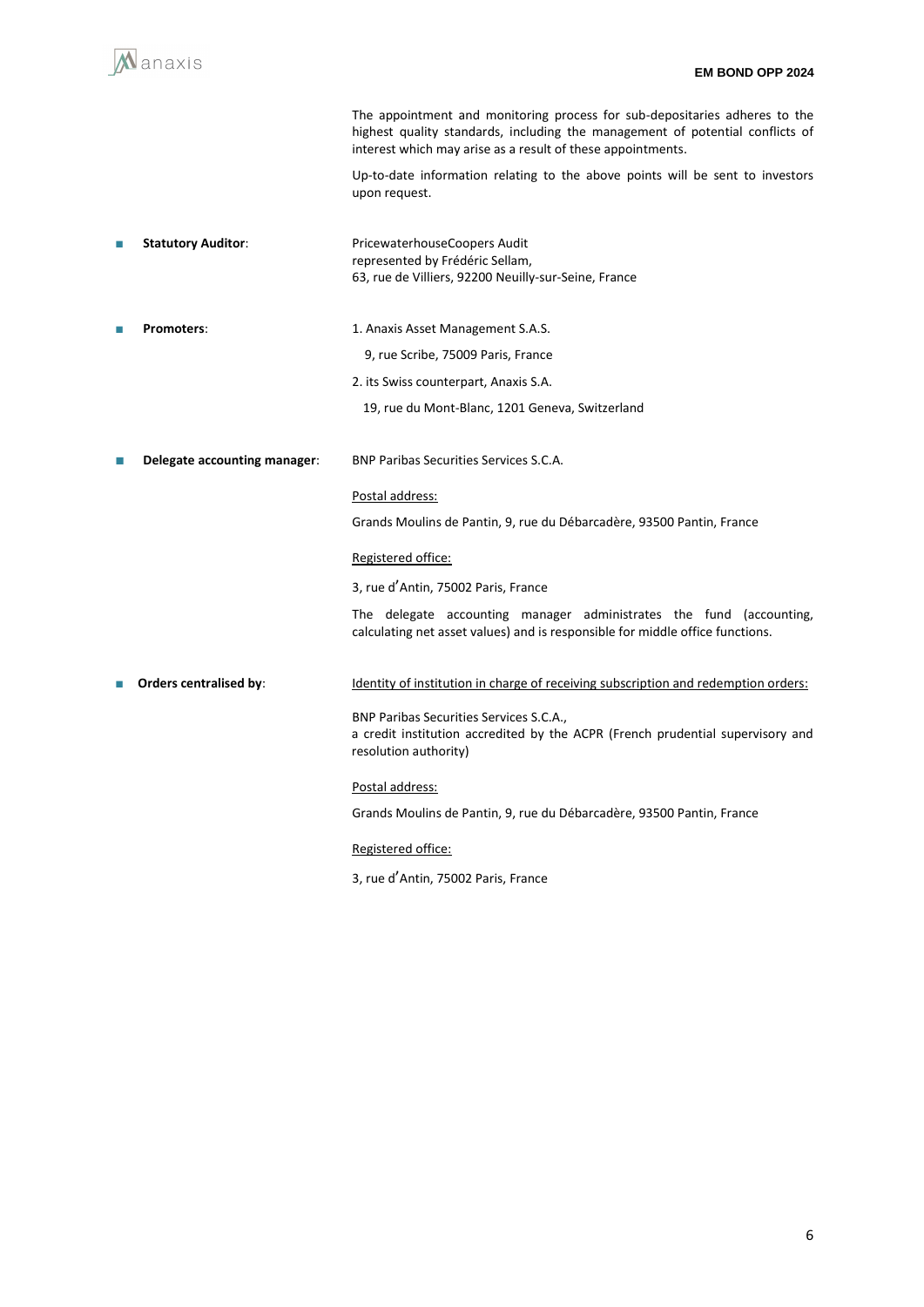# <span id="page-6-0"></span>Part C - Terms of operation and management

## 1. General features

| П | Type of rights attached to units: | Each unitholder enjoys co-ownership of the Fund's assets in proportion to the<br>number of units held.                                                                                                                                                                                                                                                                                                                                                                                                                                                                                                                                                                                                                                                                                                                                                                                                          |
|---|-----------------------------------|-----------------------------------------------------------------------------------------------------------------------------------------------------------------------------------------------------------------------------------------------------------------------------------------------------------------------------------------------------------------------------------------------------------------------------------------------------------------------------------------------------------------------------------------------------------------------------------------------------------------------------------------------------------------------------------------------------------------------------------------------------------------------------------------------------------------------------------------------------------------------------------------------------------------|
| П | <b>Management of liabilities:</b> | All units are bearer units. No register is maintained. BNP Paribas Securities<br>Services is responsible for the administration of the issuer's account. The Fund is<br>admitted for trading on Euroclear France.                                                                                                                                                                                                                                                                                                                                                                                                                                                                                                                                                                                                                                                                                               |
| П | Voting rights:                    | As the Fund is a co-ownership of marketable securities, there are no voting rights<br>attached to the units. Decisions are taken by the portfolio management<br>company. However, notification of any amendments to the operation of the<br>Fund is given to the unitholders either individually, via the press, or by any other<br>method that complies with AMF Instruction No. 2011-19 of 21 December 2011.                                                                                                                                                                                                                                                                                                                                                                                                                                                                                                  |
| П | Form of units:                    | All units are bearer units.                                                                                                                                                                                                                                                                                                                                                                                                                                                                                                                                                                                                                                                                                                                                                                                                                                                                                     |
| П | <b>Fractions of units:</b>        | Ten-thousandths of one unit.                                                                                                                                                                                                                                                                                                                                                                                                                                                                                                                                                                                                                                                                                                                                                                                                                                                                                    |
| П | <b>Balance sheet date:</b>        | Last trading day in December.                                                                                                                                                                                                                                                                                                                                                                                                                                                                                                                                                                                                                                                                                                                                                                                                                                                                                   |
| П | First financial year:             | The balance sheet date of the first financial year is 31 December 2016.                                                                                                                                                                                                                                                                                                                                                                                                                                                                                                                                                                                                                                                                                                                                                                                                                                         |
| П | Taxation:                         | As mutual funds are without legal personality, they are not subject to corporate<br>tax. Unitholders are taxed as if they were direct owners of a share of the assets,<br>according to the tax scheme applicable to them. Any capital gains and earnings<br>generated from ownership of Fund units may be subject to tax. The applicable<br>tax scheme depends on each investor's individual situation and tax residence, as<br>well as the Fund's investment jurisdiction. Investors are advised to contact their<br>usual advisor to learn about the conditions applicable to their personal situation.                                                                                                                                                                                                                                                                                                       |
|   |                                   | INFORMATION ON THE FOREIGN ACCOUNT TAX COMPLIANCE ACT                                                                                                                                                                                                                                                                                                                                                                                                                                                                                                                                                                                                                                                                                                                                                                                                                                                           |
|   |                                   | In accordance with the provisions of the Foreign Account Tax Compliance Act<br>(FATCA), which took effect on 1 July 2014, where the UCITS invests directly or<br>indirectly in US assets, the income generated from these investments may be<br>subject to a 30% withholding tax. In order to avoid payment of the 30%<br>withholding tax, France and the US entered into an intergovernmental<br>agreement under which foreign financial institutions undertake to establish a<br>procedure for identifying direct or indirect investors that are US persons and to<br>transmit certain information on these investors to the French tax authority,<br>which in turn provides this information to the US Internal Revenue Service. As a<br>foreign financial institution, the UCITS undertakes to comply with FATCA and to<br>take any measures subject to the above-mentioned intergovernmental<br>agreement. |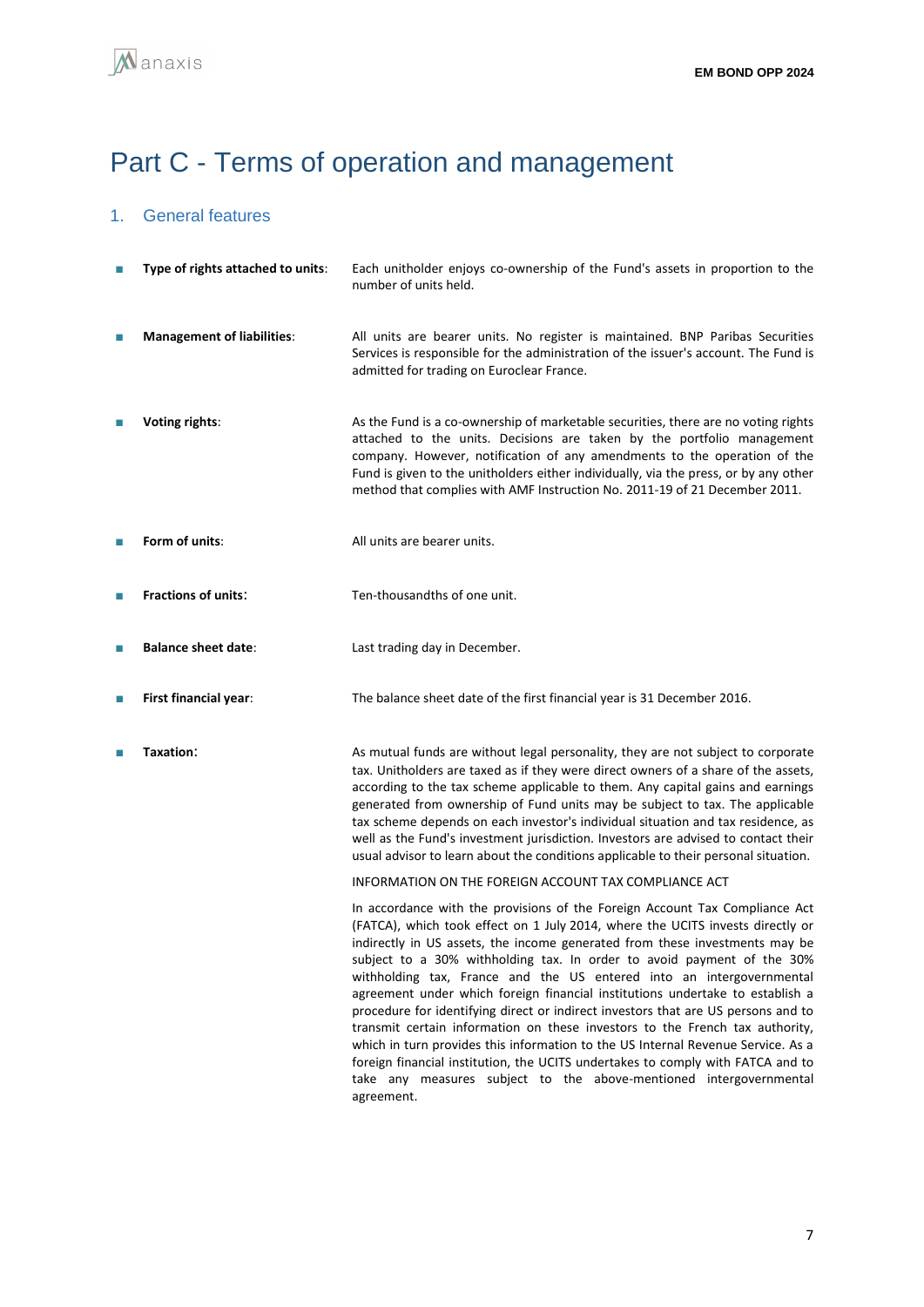#### 2. Specific terms and conditions

**ISIN codes:** 

| E1 units: | FR0012767010 |
|-----------|--------------|
| E2 units: | FR0012767036 |
| U1 units: | FR0012767044 |
| U2 units  | FR0012767051 |
| S1 units: | FR0012767069 |
| I1 units: | FR0012767077 |
| 12 units: | FR0012767085 |
| J1 units: | FR0012767093 |
| J2 units: | FR0012767101 |
| K1 units: | FR0012767119 |
|           |              |

- **Investment objective:** The objective of the fund is to achieve, at maturity of 31<sup>st</sup> December 2024, an annualised performance of :
	- 3% for E1, E2 and S1 units
	- 3,5% for I1, I2 and K1 units
	- 5,5% for U1, and U2 units
	- 6% for J1, and J2 units

The investment objective defined for each category of units takes into account current expenses, the estimated default risk and the cost of currency hedging. It is based on market assumptions made by the management company. It is not a promise of return and does not include all events of default.

The investment objective is conditional upon investment in companies which stand out for their active approach to sustainable development and their commitment to putting in place policies that are compatible with the issues at stake in climate-related and environmental regulation. The investment management activity aims to contribute significantly to the efforts required to achieve the long-term global warming objectives of the Paris Agreement. The aim is to limit the increase in the global average temperature at the end of the century to well below 2°C above pre‐industrial levels and to pursue efforts to limit the temperature increase to 1.5°C.

In practical terms, Anaxis Asset Management wishes to reduce the overall carbon intensity of the investments under management by 7.5% per year on average until 2030, to set itself on a trajectory from the outset to achieve carbon neutrality in 2050. The reference level is that measured at the end of 2018 in the management of emerging bonds held by Anaxis Asset Management. This extrafinancial objective complies with the provisions of Article 9 of the SFDR.

The emissions considered are those falling within scopes 1 and 2. These emissions are direct emissions from owned or controlled sources (scope 1) or emissions relating to the consumption of energy (electricity, steam, heat, and cooling) needed to make the products or provide the services offered (scope 2). Due to a lack of sufficient representative data, indirect emissions (scope 3) generated by the production of goods and raw materials acquired (upstream) or by clients using the products (downstream) are not considered at this stage.

**Benchmark index:** The Fund does not seek to replicate or outperform a representative index of the private bond market. Indeed, it implements an investment approach which does not correspond any index. In particular:

- The fund is managed according to a fixed maturity;
- $\overline{\phantom{a}}$  The fund does not invest in financial sector issuers;
- ⎯ The fund may hold securities of various credit ratings;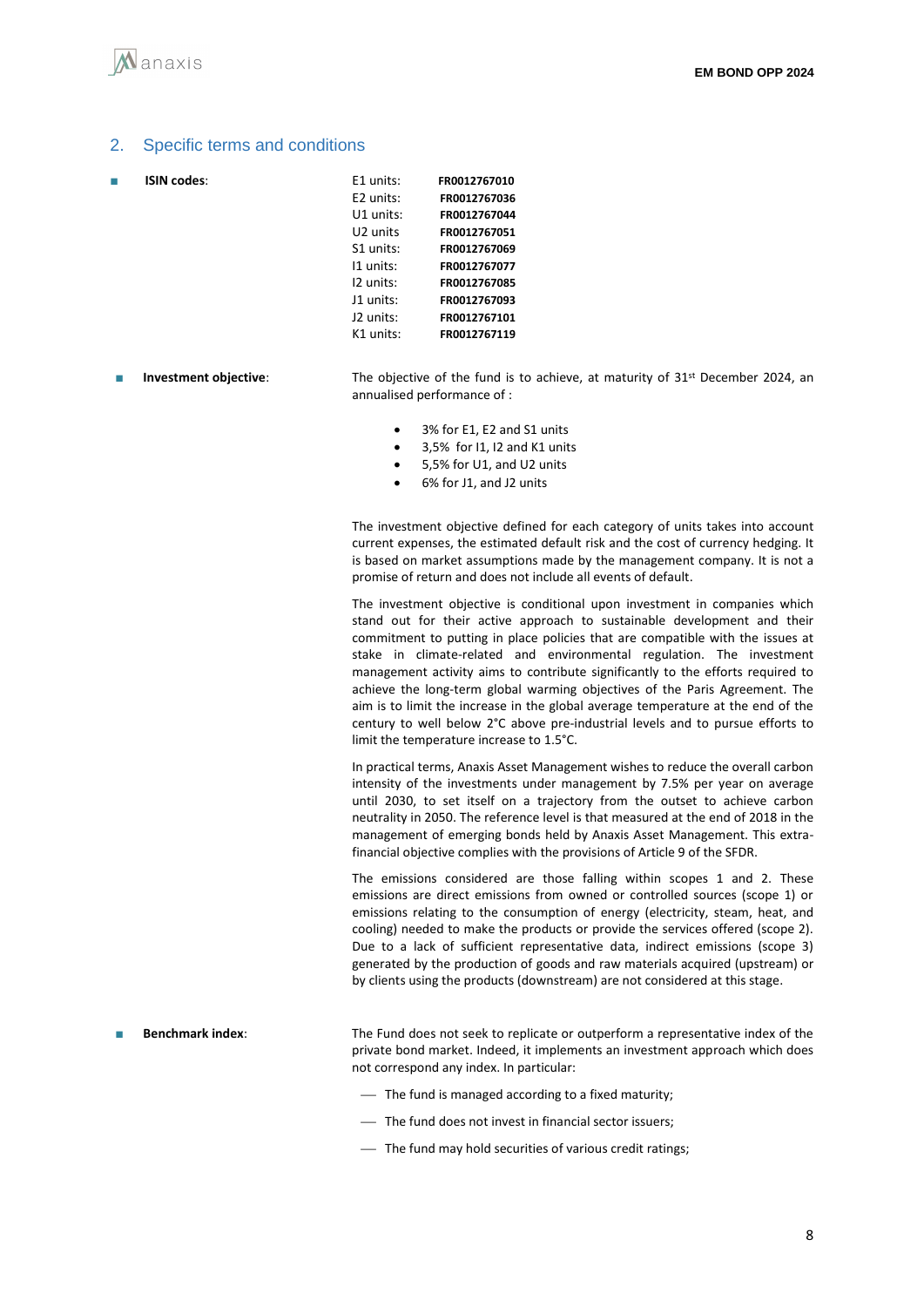

- ⎯ For a given credit quality, the fund favours issuers offering a good visibility, according to our analysis;
- As a consequence, the fund often has higher allocations to certain sectors considered to be less cyclical.

In terms of greenhouse gas emissions, the fund does not use a benchmark representing its overall investment universe because this universe is extremely large and, at this stage, the required data are not published by companies in sufficient quantity.

The efforts made to achieve the sustainable investment objective relate to the climate policies of the selected issuers. In this process, the management team applies appropriate criteria, such as the existence of objectives, policies, investment plans, reliable publications, and tangible results.

### INVESTMENT STRATEGY

### A. DESCRIPTION OF STRATEGIES USED

The investment objective must be achieved by building a portfolio comprised predominantly of high-yield, high credit risk corporate bonds. These securities are intended to be held to maturity, but adjustments deemed appropriate may be made over the life of the Fund as part of its discretionary active management strategy.

#### **Investment strategy in reference to the 31** December **2024 maturity**

The Fund is managed according to a maturity set at 31 December 2024. The aim of the investment strategy is to build a portfolio with the best possible balance between the return achieved, the risk of potential default and the probability of a capital loss due to market fluctuations over the recommended investment period. The composition of the portfolio will therefore be adapted over time according to the residual investment period.

The portfolio's sensitivity is expected to decrease over the years. However, some of the securities held may have a maturity date falling after 31 December 2024. Furthermore, a high level of bond investment may be maintained until the liquidation of the portfolio. This liquidation will take place a few weeks prior to maturity, at a rate to be determined according to market conditions at the time.

By 31 December 2024 at the latest, the Fund will be managed on the money market in reference to the average money market rate. The Fund may, after obtaining approval from the AMF (French securities regulator) and notifying the unitholders, opt to wind up, implement a new investment strategy or merge with another UCITS.

#### **General approach**

The investment strategy is based first and foremost on an extensive fundamental analysis of emerging markets private-sector bonds including consideration of ESG criteria. The investment strategy aims to build a robust and diversified allocation based on the selection of individual bonds each for their own merits. The Fund is actively managed but does not seek to capture short-term market trends.

#### **Financial analysis**

The portfolio management team notably examines the following aspects: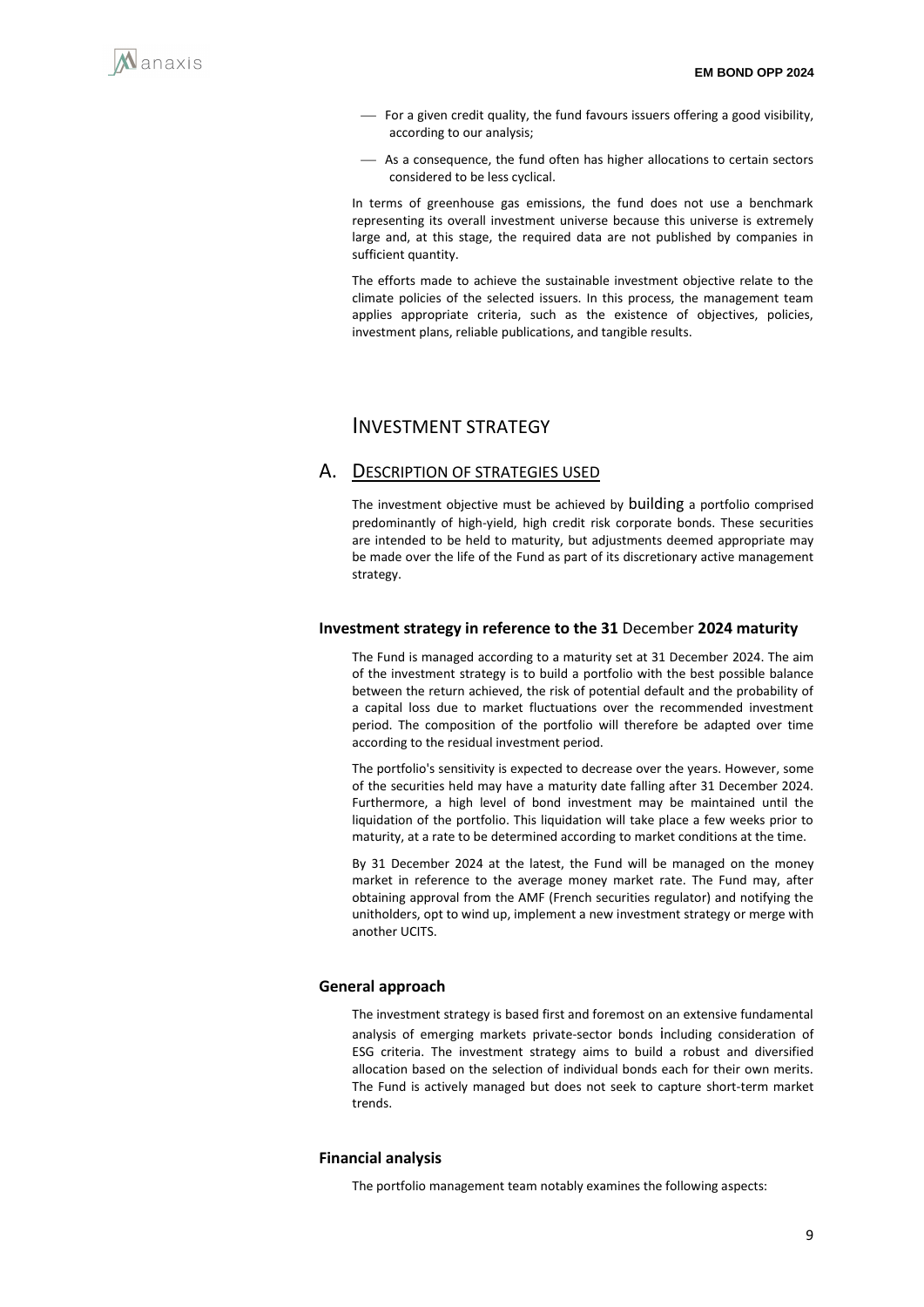

- 1. The issuer's financial strength. We look at the composition of its balance sheet, the quality of its assets, support expected from shareholders, etc.
- 2. The business model. We review each company's strategy and business model in order to determine its strengths and weaknesses. Our goal is to forecast how an issuer's activity and revenues are likely to evolve according to its competitive environment, growth in its market, product quality and cost structure.
- 3. Sensitivity of earnings to the economic climate, the exchange rate or commodity prices.
- 4. The regulatory and legal environment.
- 5. Country risk, with a specific focus on political and social stability, and risks of nationalisation, expropriation, forex control, devaluation, etc.
- 6. The legal characteristics of the issue and the protections offered to lenders.
- 7. The liquidity of issues available on the secondary market and the results of the most recent primary market issues.
- 8. The issue's relative attractiveness. This analysis includes a comparative approach between similar securities in terms of issuer, sector, maturity, subordination rank, etc.

#### **Sustainable investment strategy**

Financial analysis is supplemented by an extra-financial analysis combining the following six components:

- 1. Exclusions. Anaxis Asset Management excludes companies operating in the fossil fuels or nuclear energy sectors, as well as the weapons, tobacco and GMO sectors. Furthermore, we exclude companies with significant activities in the field of plastic packaging or pesticides due to their adverse impact on the sustainability objectives of the European Union. The major areas of concern are pollution as well as damage to ecosystems, to biodiversity and to aquatic and marine resources.
- 2. Environment. Anaxis Asset Management assesses bond issuers on the basis of their environmental policies and their commitment to the transition to greenhouse gas neutrality. Companies are rated and assigned scores. The criteria applied are all the more stringent the more likely a company's activity is to affect the environment or the climate, as is the case in the fields of transport or cement production. The approach followed favours the selection of companies using the *best efforts* in their field.
- 3. Aquatic environments. In addition to its commitment to climate action, the management company applies an environmental policy aiming at protecting aquatic environments and water resources. This topic relates also to food security, public health and biodiversity preservation (without covering all their aspects). Aquatic environments are especially fragile and poorly protected by national policies. Accordingly, Anaxis Asset Management identifies economic activities that are likely to have a strong impact on aquatic environments, fisheries resources, the quantity and quality of available water reserves, access to drinking water or other water-related issues. Investments in companies operating in these sensitive fields are subject to specific rating criteria on a *bestefforts* basis.
- 4. Social responsibility. Anaxis Asset Management ensures that the companies selected comply with ethical standards of human rights and social responsibility. The principles of the UN Global Compact act as a guide for this analysis. The approach is to *exclude* companies which engage in practices deemed to be unacceptable.
- 5. Governance. Governance is part of the risk analysis performed by the management team. To this end, the analyst relies on a table of factors enabling him/her to identify the major risks associated with the issuer and to assess their severity. Since the fund focuses on bond markets, the governance factors used take the creditor's perspective. The approach taken here prioritises the best practices in each sector (so-called "*best-in-class* approach").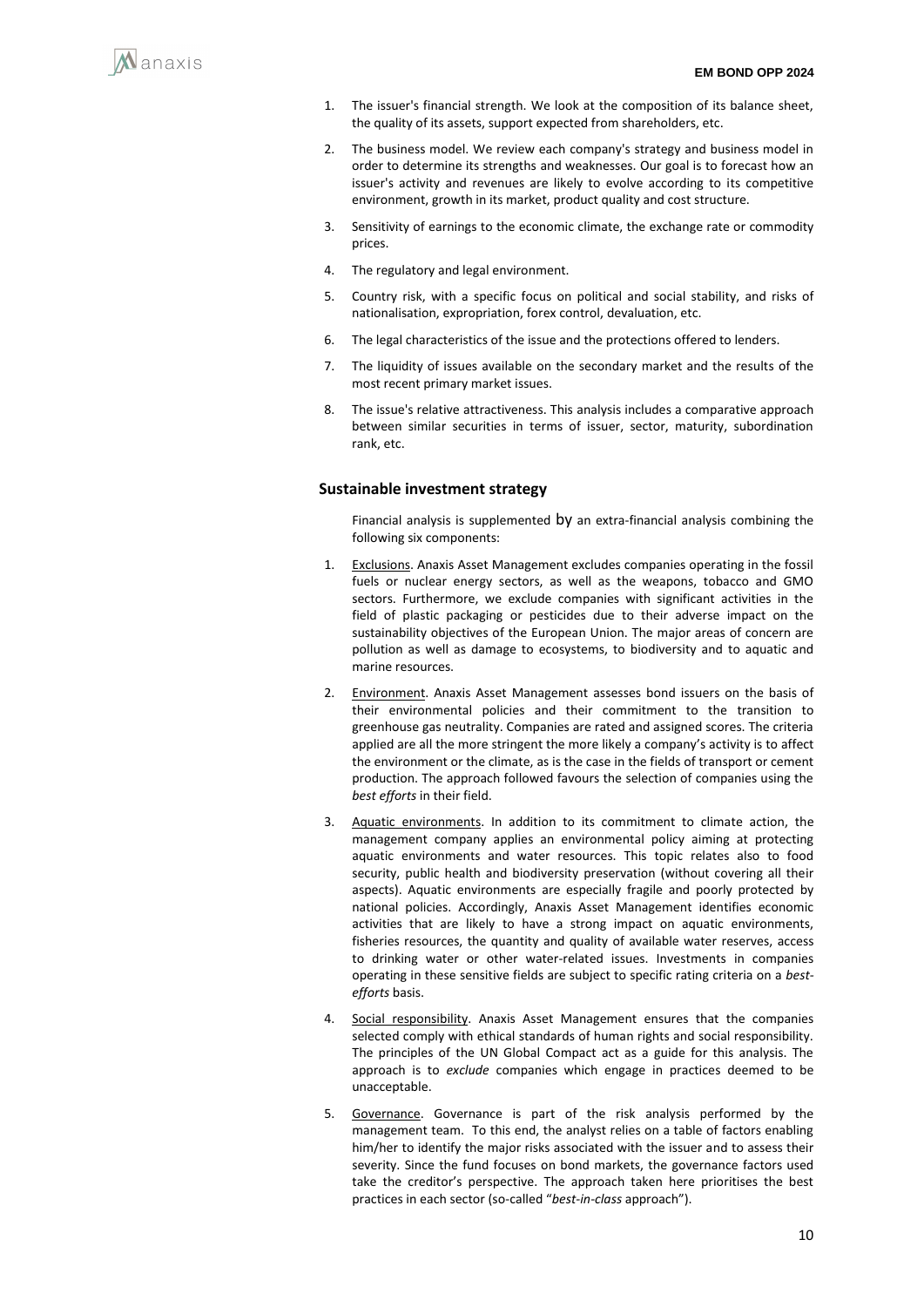6. Controversies. Anaxis Asset Management monitors the controversies affecting the issuers in the fund's portfolio. The management company makes use of published reports and information gathered from numerous sources. Public inquiries, legal actions and serious events are impartially analysed by the ethics committee of the management company. Controversies are assessed according to their severity, their impact, their frequency, and the response given by the relevant company. If a company is excluded from the fund's portfolio due to controversy, the exclusion is set for a defined period.

#### **Examples of criteria**

Below are some examples of criteria, including, but not limited, to:

Environmental criteria: greenhouse gas intensity (measured in tonnes of emissions, in CO2 equivalent as a proportion of a company's revenues), the commitment to a credible emissions reduction policy compatible with the objectives of the Paris Agreement. In some cases, the analysis may also assess the intensity by reference to a physical unit, depending on the sector involved; e.g., kilometres travelled or tonne of cement produced.

Water-related criteria: water consumption, discharge of untreated wastewater.

Social criteria: a company's links with authoritarian regimes, or compliance with the UN Global Compact in terms of human rights, workers' rights, environment and anti-corruption.

Governance criteria: financial transparency, independence of company officers and directors, legitimacy of intragroup relationships, existence of financial leverage objectives, no initiatives detrimental to creditors.

#### **Adverse impact in terms of sustainability**

Assessment of the fund's impact is based on available data, while focussing specifically on environment and then applying a method of analysis intended to ensure that the investments selected do not significantly prejudice the environmental objectives. Regarding social and governance factors, the scores applied in selecting securities will eventually enable the management company to assign an overall score to the portfolio and to monitor the portfolio's movements.

However, from a regulatory perspective, the management company should not be seen as taking into account the adverse impact of investment decisions on sustainability factors. Indeed, the regulation will require the application of a whole set of technical criteria requiring precise and detailed information from the bond issuers making up the fund's portfolio. However, only a small fraction of the issuers within the investment universe are currently able to provide the required information.

#### **Comprehensiveness and selectivity**

The extra-financial analysis implemented by the management company encompasses most of the assets of the fund; i.e., over 90% of the portfolio value. The various steps described above enable the fund to exclude at least one issuer in five.

Given the very broad spectrum of diversification available to the fund, both in terms of issuer classes and geographical areas, there is an extremely large number of bonds (that is, thousands) that are potentially eligible. In order to evaluate the selectivity of the sustainable investment process, particular attention is given to high-yield bonds denominated in US dollars and issued by companies located in emerging markets. The spectrum of relevant credit ratings ranges from CCC- to BB+, or equivalent, according to Standard & Poor's ratings scale. Although the fund may invest outside these asset classes, the management company favours the selection of securities of this type and expects them to predominate the asset allocation under normal circumstances. Therefore, the selectivity analysis of the segment described above can be considered sufficiently representative of the sustainability strategy implemented by the management company.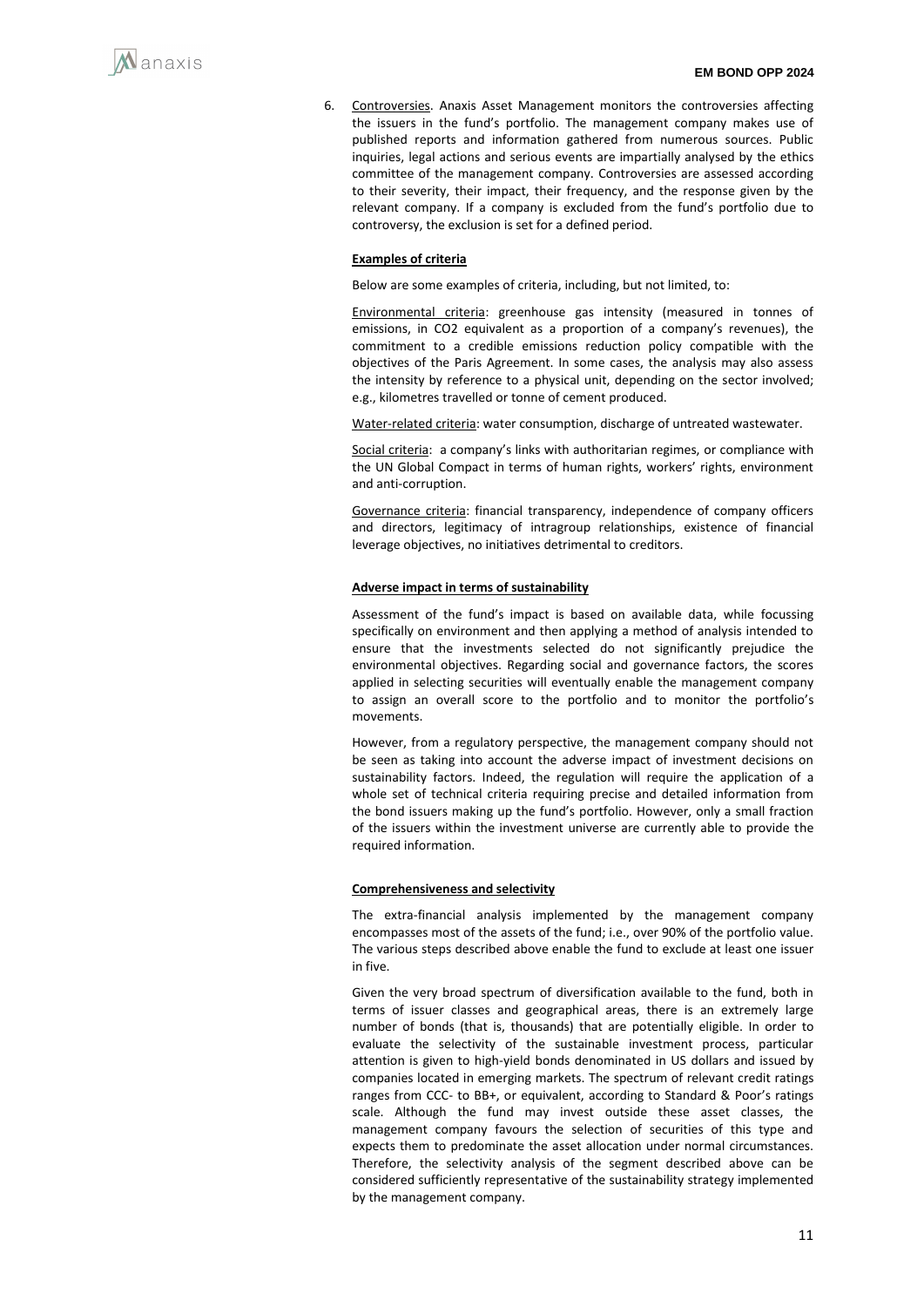Some sovereign bonds are eligible, but they are selected for investment in exceptional cases only, for the purpose of risk reduction when the management company considers that circumstances so require. The investment management activity favours the selection of corporate bonds, so that a lack of information on the national climate impact does not raise any practical difficulty.

In the event that an issuer no longer meets the sustainability criteria set by the management company, the securities position held in this issuer should be sold within 4 months, in the best interests of the unitholders.

#### **Impact of sustainability risks**

The management company considers that sustainability risks may affect the performance of the fund by reducing the credit quality of some issuers or by diminishing available sources of financing. Sustainability risks arise chiefly from climatic events (risks called "physical risks") and from the necessity for these companies to swiftly adapt to changes (risks called "transition risks"). Social aspects (human rights, discrimination, labour relations, accident prevention, etc.) or governance deficiencies may also result in sustainability risks. That is why the management company has incorporated in its investment selection process the sustainability factors which it believes to be the most significant.

#### **Methodological limitations of the sustainability approach**

- The analysis is based primarily upon information supplied by the companies. Figures are not always audited. Methodologies and scopes selected for use can vary, making comparisons and aggregations questionable.
- In some cases, it is necessary to use assumptions or estimates; for instance, when data on greenhouse gas emissions are not available or as yet incomplete.
- ⎯ Too few data are available to date to assess indirect greenhouse gas emissions; for instance, those relating to the use of products or services provided by companies (scope 3).
- Some assessment criteria are based upon forecasts, commitments or strategies published by companies. Achievements can turn out to be very different.
- Some criteria are based upon procedures or internal policies published by companies. It is possible that these procedures and policies are only applied partially or not at all.
- Some information may not be recent enough to reflect the current situation of a relevant company; for instance, when this information stems from an annual report or when material changes have occurred within this company.
- An analysis, even a thorough one, may not be able to anticipate a controversy or a future event that might have a material adverse impact.

#### **Alignment with the European Taxonomy**

As most companies have not started publishing data in terms of alignment with the taxonomy, we are unable to provide a percentage of alignment of investments with the taxonomy

#### **Clarifications on the sector exclusion policy**

Nature of ESG criteria**.** The objective of our sector exclusion policy is to exclude from the portfolios' investment universe certain issuers whose business is not compatible with our goal of preserving the natural environment and improving public health.

Exclusion list. Our policy aims to have a significant impact on financial flows. Our policy targets businesses associated with fossil fuels, nuclear power, polluting products, weapons, tobacco and GMOs. The Anaxis exclusion list is represented below.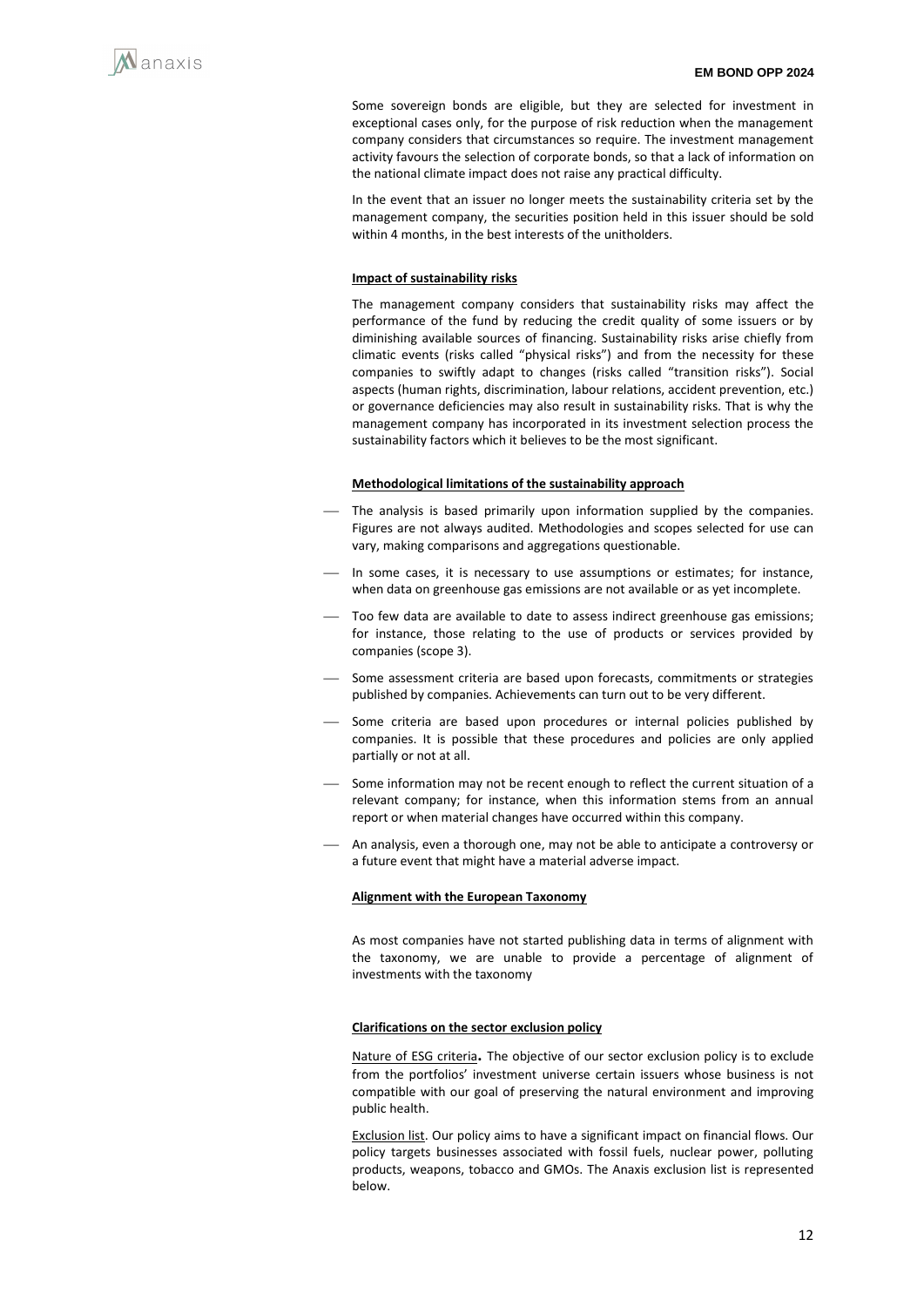

- Fossil fuels: exploration, production, refining and transport of coal, oil, natural gas and other fossil fuels; fossil fuel-based electricity production; associated activities (equipment, transport, distribution, storage, etc.); new projects in coal or in unconventional sectors (shale gas, oil sand, hydraulic fracturing, drilling in the Arctic or deep-water drilling).
- Nuclear: uranium mines, enrichment of fissile material and nuclear energy production.
- Polluting industries: production of fertilisers, weed killers, insecticides, fungicides and production of plastic packaging.
- Weapons: production of weapons, munitions and military equipment, manufacturing of planes, ships, tanks and military vehicles; activities associated with the design, trade or use of this equipment; law enforcement services or military surveillance by private companies, manufacturing of hunting weapons and any kind of personal weapons.
- Others: tobacco, production of GMOs for non-therapeutic use and other various exclusions of items contributing to global warming or health-damaging, as stated in our exclusion policy.

Exclusion thresholds. A company is excluded from the fund's portfolio if the turnover generated in non-compliant sectors exceeds a predefined threshold. This threshold is 5% for fossil energy, nuclear and tobacco. It is 10% for weapons and 20% for the other excluded activities. However, the management company has no tolerance for companies developing new projects in coal or in unconventional fossil energy. Our sector exclusion policy covers companies involved in broader industries closely linked to the excluded sectors pursuant to criteria described in detail in our exclusion policy, available online or on request.

Controversial weapons. With regard to controversial weapons, our sector exclusion policy is not based on any thresholds or level of activity. The exclusion policy is applied even if the controversial activity is marginal within the companies in question.

#### **Geographic and sector criteria**

| Geographic exposure<br>(geographic region of issuers) | Minimum | Maximum |  |
|-------------------------------------------------------|---------|---------|--|
| <b>Emerging countries</b>                             | 40%     | 100%    |  |
| Other countries (developed markets)                   | 0%      | 60%     |  |

The investment strategy favours issuers headquartered in an emerging country or that generates an important part of their revenues in emerging countries. More particularly, the investment strategy focuses on area such as Latin America, Africa, Middle East, Asia, Central and Eastern Europe.

The fund's exposure to emerging markets varies between 40% and 100% of the net assets. The remaining part of the assets may be invested in bonds which issuers are located in developed markets, in order to adjust the fund's exposure to risks inherent to emerging countries. Shall be regarded as developed markets: North America, Western Europe, Japan, Australia, and New Zealand.

The investment strategy seeks to obtain solid sector diversification, with a maximum of 30% per sector. All economic sectors may be considered. However, the Fund does not invest in securities issued by banks or other financial institutions. It should be noted that this exclusion does not apply to financial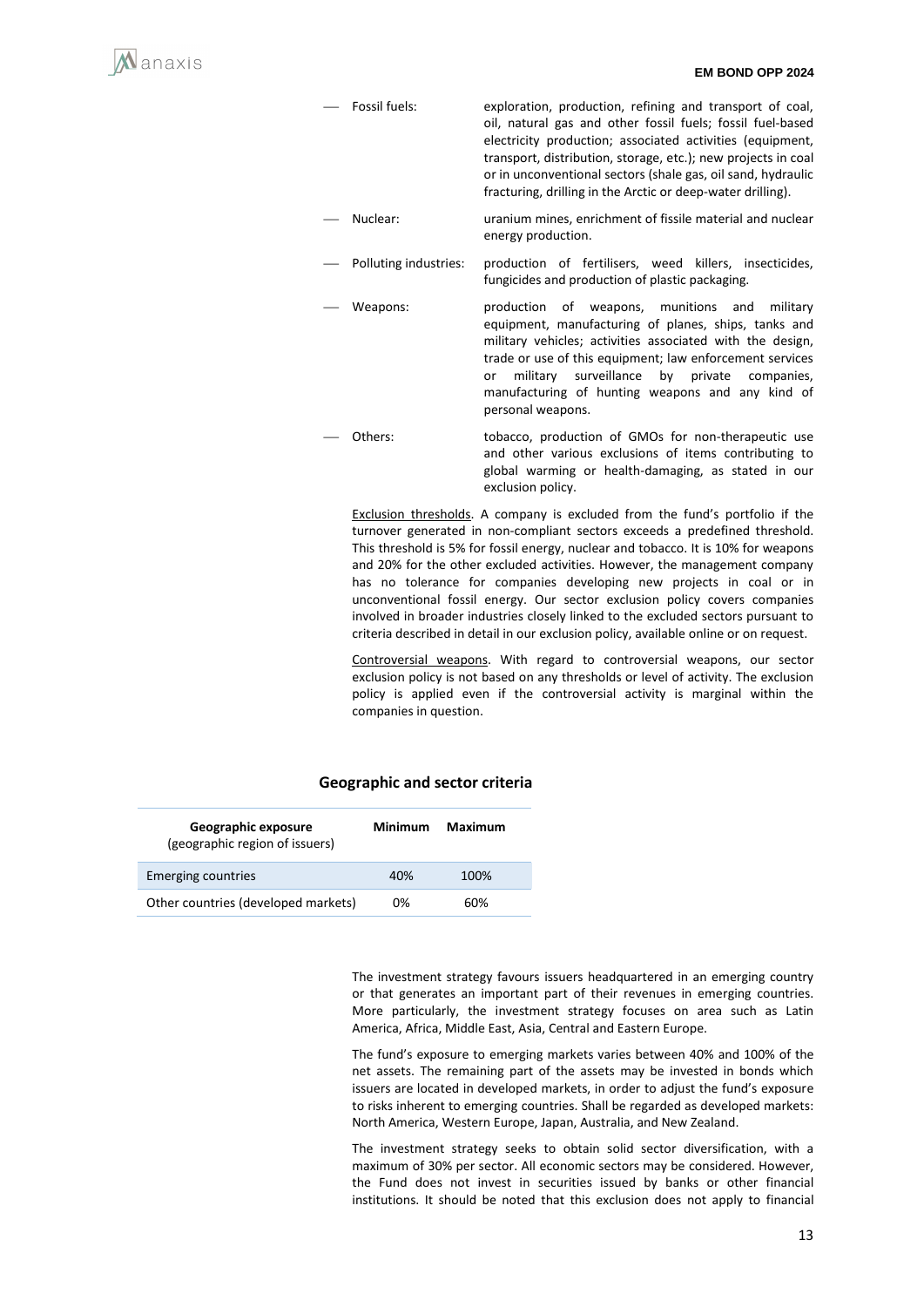holding companies and financing structures sometimes used by industrial or service groups.

#### **Rating criteria**

| Credit risk exposure                  | Minimum | Maximum |
|---------------------------------------|---------|---------|
| Corporate debt - Non Investment Grade | 50%     | 100%    |
| Corporate debt - Investment Grade     | 0%      | 100%    |
| Unrated corporate debt                | 0%      | 25%     |
| Sovereign debt - Investment Grade     | 0%      | 50%     |
| Sovereign debt - Non-Investment Grade | 0%      | 50%     |

The portfolio management team uses mainly, but not exclusively, high-yield and high credit risk securities. It does not invest in companies already or soon to be in default. However, it is not obligated to sell a security issued by a company defaulting after it is included in the portfolio, should it consider that this would not be in the unitholders' best interest.

The Investment Grade category comprises securities with a minimum rating of BBB- by Standard & Poor's or Baa3 by Moody's or an equivalent rating by another recognised rating agency or securities of a similar quality as estimated by the management company. The "Non-investment grade" category comprises securities with a rating below this level.

#### **Markets**

The Fund may invest on the primary and secondary markets.

#### **Tactical allocation and bond sensitivity**

| Sensitivity       | Minimum | Maximum |
|-------------------|---------|---------|
| to interest rates |         |         |
| to credit spreads | o       |         |

The investment strategy also uses a macroeconomic, financial and technical analysis to define the optimal positioning of the Fund. Based on this analysis, the portfolio management team may decide to hold a portion of the Fund's assets in money market products, short-term government debt instruments or government bonds. It may vary the asset allocation by rating or sector.

It may also change the portfolio's sensitivity to general interest rate trends within a range of 0 to 5. To this end, the portfolio management team may use interest rate swaps or futures, within the limit of an overall exposure (all positions combined) of 120% of the Fund's assets.

The credit spread sensitivity range is identical to the range indicated for sensitivity to interest rates.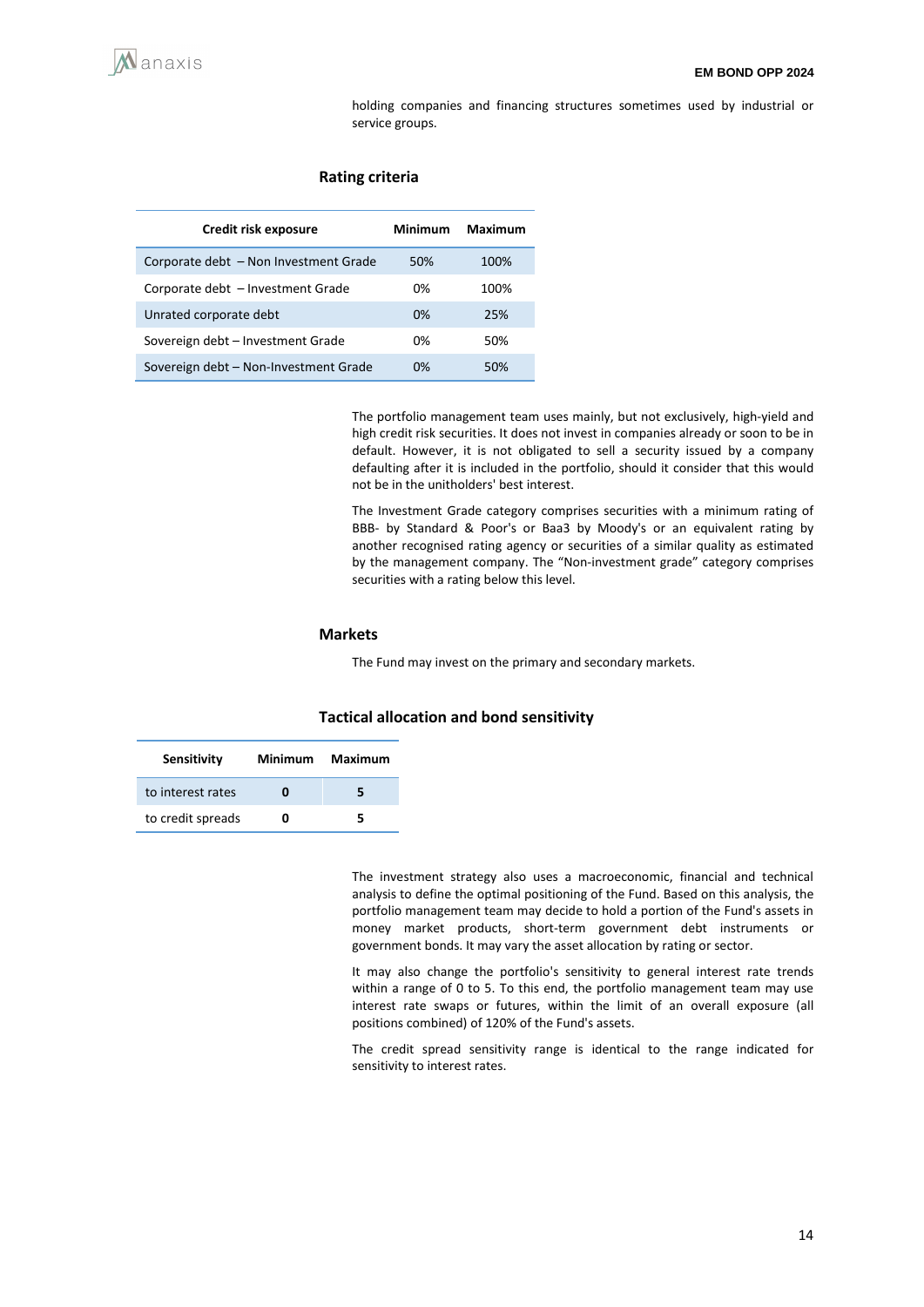#### **Management of foreign exchange risk**

| Foreign exchange risk                                                        | Minimum | Maximum |
|------------------------------------------------------------------------------|---------|---------|
| US Dollar-denominated securities                                             | 50%     | 100%    |
| Securities denominated in developed markets currencies (including US dollar) | 90%     | 100%    |
| Securities denominated in other currencies                                   | 0%      | 10%     |
| Residual foreign exchange risk exposure after hedging                        | 0%      | 5%      |

The Fund's reference currency is the US dollar. Foreign exchange risk generated by investments in other foreign currencies may be hedged in favour of the US dollar, but an exposure to foreign exchange risk is permitted up to 5%.

Furthermore, unit categories denominated in euro or Swiss franc are continuously hedged against foreign exchange risk in order to protect investors against exchange rate fluctuations between the Fund's reference currency (US dollar) and the unit category's currency of denomination. The forex risk specific to unit classes denominated in euro or Swiss franc is kept below 5% via an appropriate hedge.

Foreign exchange risk is hedged via forward forex transactions or OTC derivatives.

### B. CATEGORIES OF ASSETS USED

#### 1. **Debt securities and money market instruments**

#### Corporate bonds and negotiable debt securities

This category may comprise up to 100% of the Fund's assets.

The investment strategy focuses on bonds and negotiable debt securities issued by companies established in emerging markets or companies generating a third of their revenue in emerging countries. These issuers may or may not be listed.

These securities are generally denominated in US dollar, in euro, but also in other currencies that can be hedged against foreign exchange risk under conditions regarded as acceptable by the managing company. Forex positions not subject to hedging may also comprise up to 5% of assets.

After hedging, foreign exchange risk is kept below 5%.

Selected securities may be of any rank (e.g. secured debt, mezzanine, subordinated debt) and have any credit rating. High-yield securities may comprise up to 100% of the Fund's assets. However, the Fund does not invest in securities issued by companies in default at the time of purchase. Unrated securities may comprise up to 25% of the Fund's assets.

The analysis and selection of debt instruments is made independently from rating agencies.

These securities may take any form: bonds and other fixed- or variable-rate securities; securities containing legal and financial clauses, such as the possibility for the issuer to recall its debt under conditions set forth at issuance, coupon enhancement clauses, coupon indexing clauses, etc.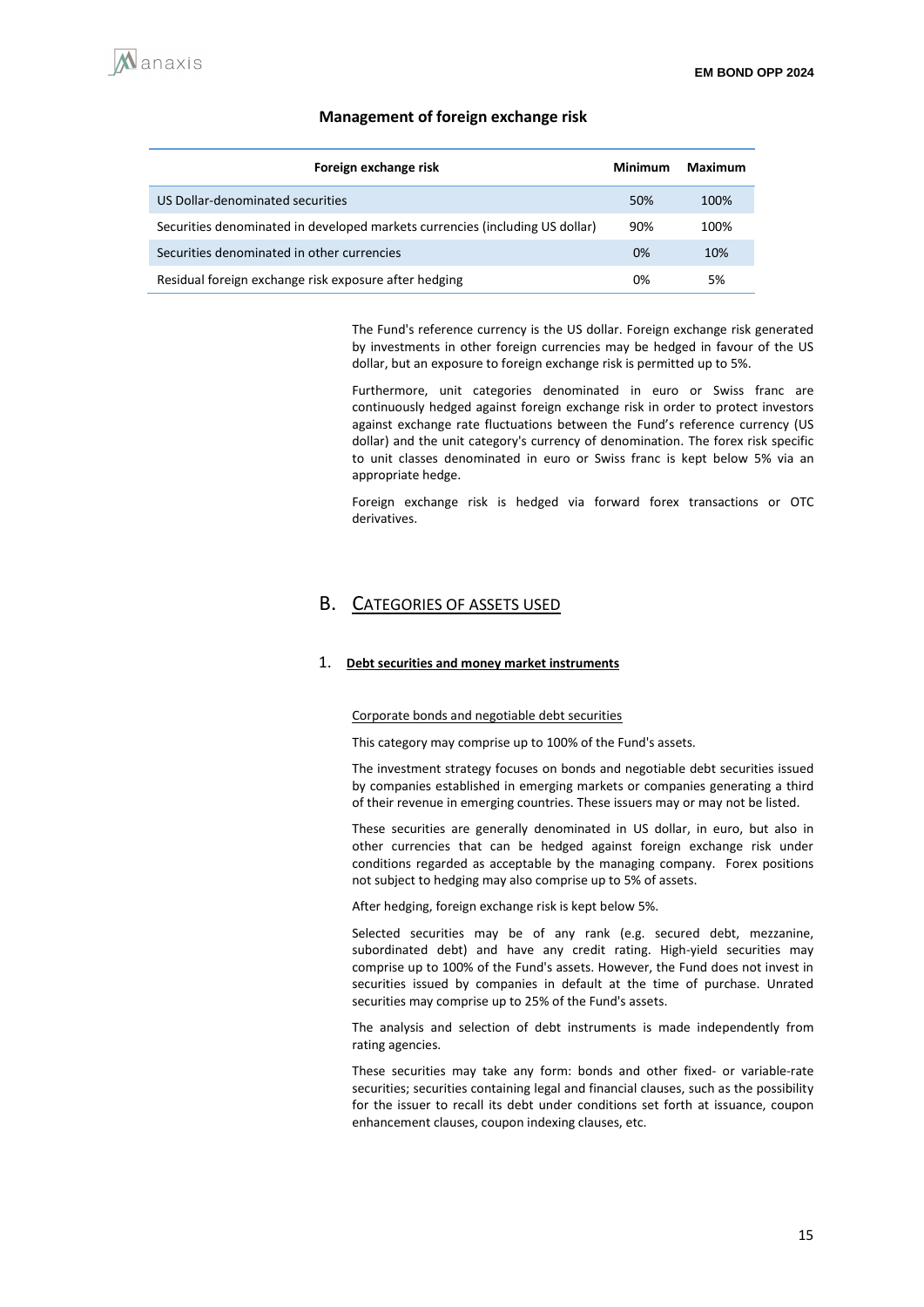

#### Government bonds and similar securities

The Fund may also invest up to 50% of its assets in debt instruments issued by governments without any grade restriction.

Clarifications on the legal nature of fixed-income instruments

- Negotiable debt securities having a short-term maturity;
- Negotiable debt securities having a medium-term maturity;
- Fixed-, variable- or floating-rate bonds;
- Euro medium-term notes (EMTNs), excluding structured notes and notes with embedded forward financial instruments;
- Convertible bonds;
- Inflation-indexed bonds;
- Treasury notes.

#### 2. **Convertible bonds and related securities**

The Fund may invest up to 10% of its assets in convertible bonds (or related instruments) with a bond profile, i.e. if the conversion option is largely out-ofthe-money, has no significant value and does not generate a convexity effect on the price of the convertible for small variations in the price of the underlying equity. This strategy can enable the Fund to take advantage of attractive opportunities in securities similar to conventional corporate bonds, with the benefit of an option not priced in by the market. In such case, the portfolio management team will ensure that the Fund's overall equity risk does not exceed 10% of net assets.

### 3. **Equities**

Equity exposure is limited to 10% of the Fund's assets. The Fund does not purchase stocks on the market and does not take part in IPOs. However, the Fund may be exposed to this asset category due to the sensitivity of convertible bonds held to the price of underlying equities. Furthermore, the Fund may directly hold equities after exercising the conversion option attached to convertible bonds. Although such direct positions are not intended to be held over the long term, the Fund is not required to sell them within a predefined period.

#### 4. **Deposits**

For the purpose of managing its cash holdings, the Fund may carry out deposits with one or more credit institutions, within the limit of 50% of its assets. Nonetheless, it may not invest more than 20% of its assets into deposits carried out with a same institution.

#### 5. **Derivatives**

The Fund may invest in the regulated, organised or OTC futures markets for the purpose of carrying out forex hedging transactions or adjusting the portfolio's bond sensitivity (upward or downward) within a range of 0 to 5. Instruments used may include, in particular, futures, forward foreign exchange contracts and simple interest rate swaps. The Fund's overall exposure, including derivatives, is limited to 120% of net assets. The fund will not use total return swaps

#### Clarifications on derivatives

Type of markets in which the Fund may invest:

- regulated,
- organised,
- OTC.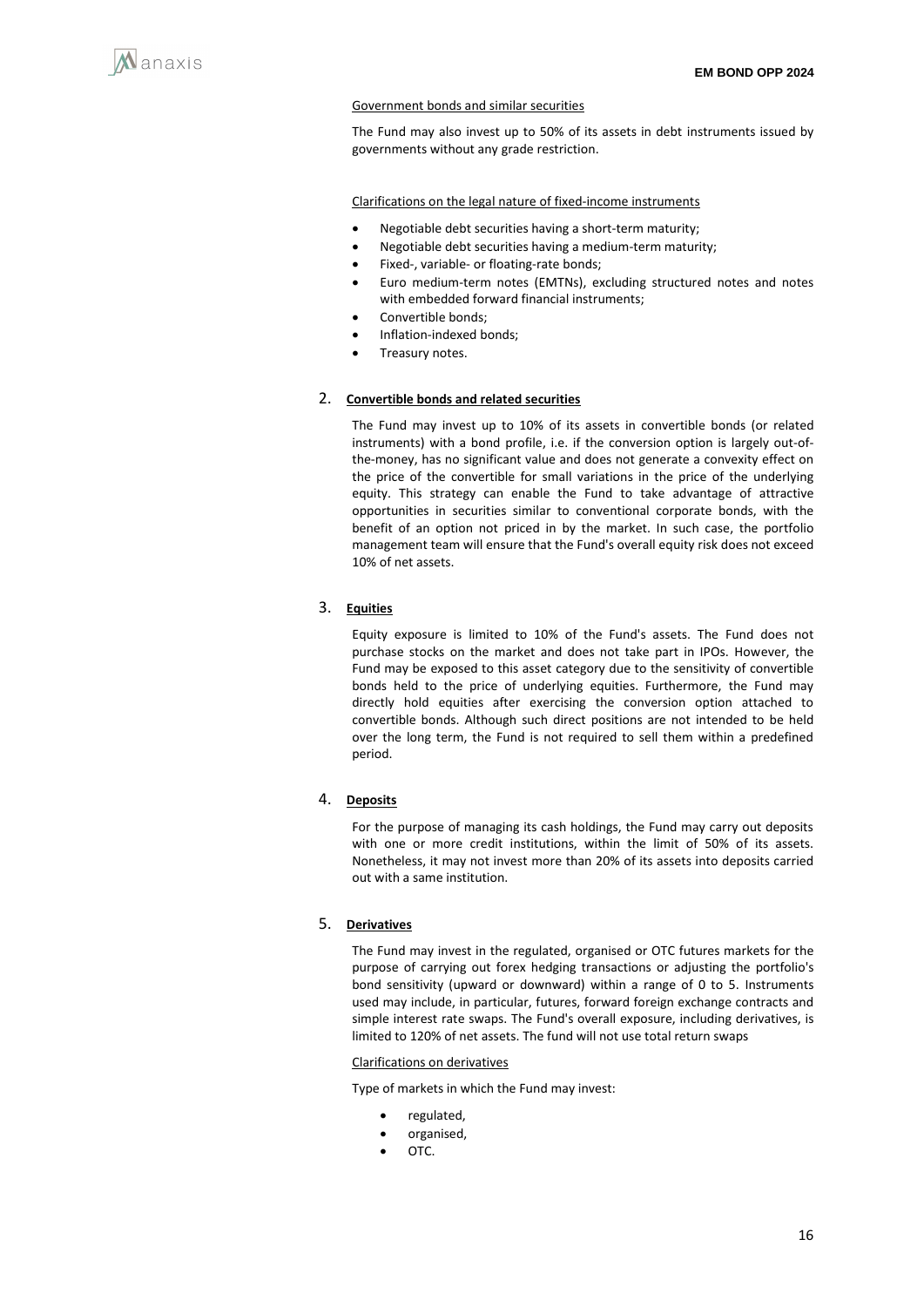

Risks to which the portfolio management team plans to expose the Fund:

- interest rate,
- foreign exchange.

Types of transactions, all of which are limited to the achievement of the investment objective:

- hedging,
- exposure.

Types of instruments used:

- futures.
- swans
- forward foreign exchange contracts.

Strategy for using derivatives to achieve the investment objective:

- hedging of foreign exchange risk,
- variable hedging of interest rate risk according to management committee forecasts,
- increasing exposure to interest rate risk, according to management committee forecasts, within the limit of overall interest rate risk exposure of 120% of net assets.

#### 6. **Securities with embedded derivatives**

The Fund may invest in this asset category insofar as it is authorised to hold convertible bonds within the limit of 10% of its assets.

Furthermore, the corporate bonds in which the Fund predominantly invests often contain clauses offering the issuer the possibility of redeeming its bonds early, or requiring it to offer early redemption to bondholders, particularly after the expiry of a certain period, subsequent to certain events or if certain accounting or financial indicators are exceeded. The conditions for exercising these options may vary, and may or may not offer compensation to bondholders.

#### 7. **UCITS**

The Fund may invest up to 10% of its assets in other French or foreign UCITS compliant with the European Directive 2009/65/EC with a money market or bond strategy. These UCITS may be managed by Anaxis Asset Management or by a tied entity.

#### 8. **Cash loans**

The Fund does not borrow cash. Nevertheless, it may have a temporary debit balance, within the limit of 10%, due to transactions related to the Fund's payment flows: investments, divestments and liabilities transactions.

#### 9. **Securities lending and borrowing**

None.

#### 10. **Contracts constituting financial guarantees**

In the context of transactions on OTC derivative instruments, the fund is required to receive or grant financial assets as collateral. The financial guarantees received are intended to reduce the fund's exposure to the risk of default of a counterparty. They are only received in cash. The management company does not accept guarantees in the form of financial securities.

Any financial guarantee or collateral received complies with the following regulations: they on can be placed in deposits with eligible entities or invested in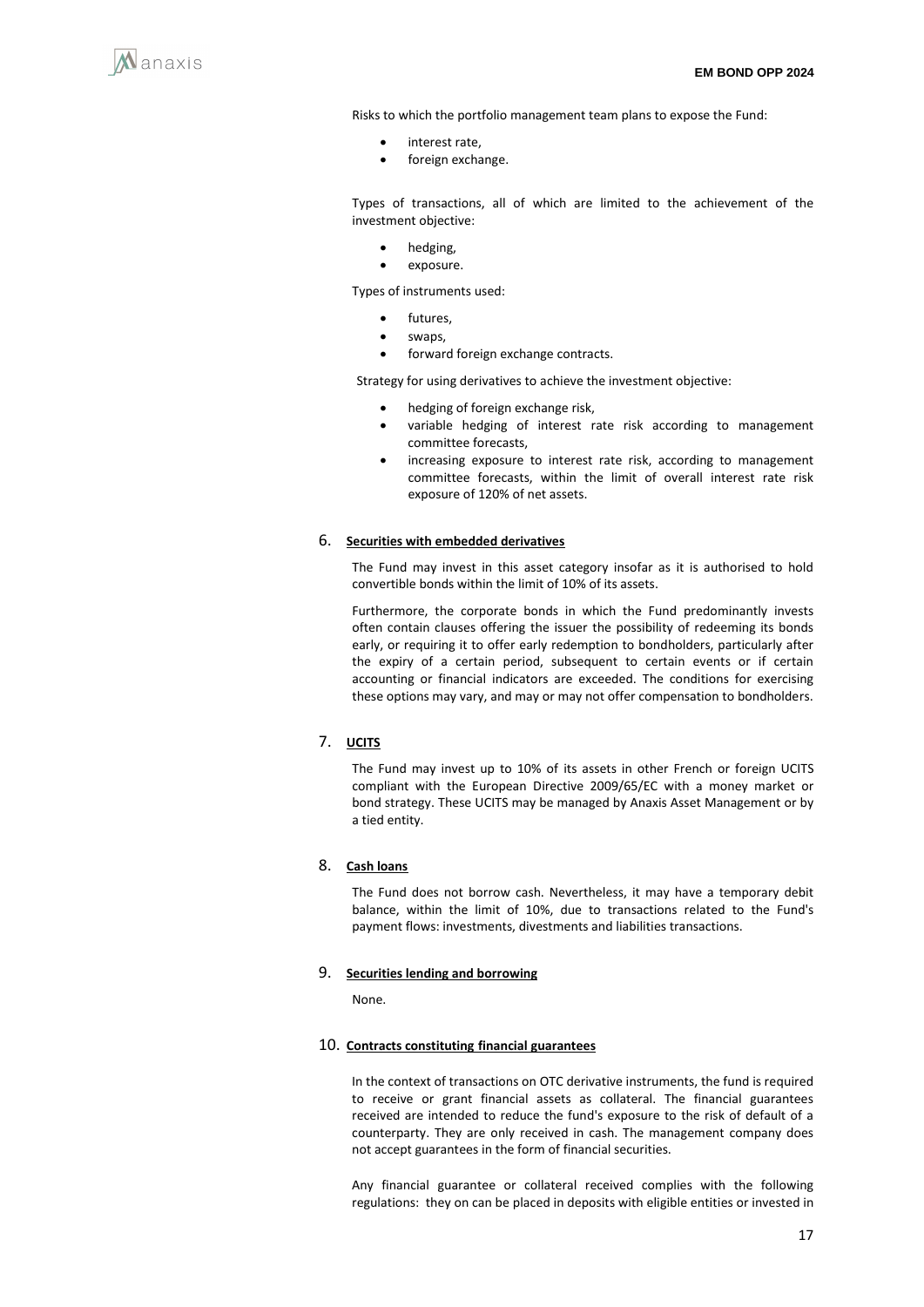.

high quality government bonds (provided that such transactions are with credit institutions subject to prudential supervision and the fund can withdraw at any time the total amount of cash taking into account accrued interest) or short-term money market funds.

Financial guarantees will not be reused.

## RISK PROFILE

**Your money will be predominantly invested in financial instruments selected by the portfolio management company. These instruments will be subject to market trends and developments.**

### A. MAIN RISKS

**Capital risk**. The Fund does not offer any guarantee or protection. There is a risk that subscribers will not recover all of their initially invested capital.

**Risk linked to discretionary portfolio management**. As the Fund is managed on a discretionary basis, there is a risk that the portfolio management team will not select the top-performing securities. Consequently, the Fund may underperform its investment objective and the investment choices made may lead to a decrease in the Fund's NAV.

**Risk linked to emerging countries**. The UCITS invests in emerging markets. Investors should be aware of the higher volatility associated with emerging market issues compared to developed market issues. This volatility may arise from the instability of political and economic factors in these markets. It may be enhanced by factors linked to legal, market liquidity, settlement, delivery and foreign exchange problems. The risk of price fluctuation or suspended redemptions is thus higher compared to products in more developed markets. Some emerging markets enjoy relatively prosperous economies, but which are sensitive to global commodity prices or inflation rates. Others are highly exposed to the economic conditions prevailing in other countries. Even though the utmost care is taken to control and manage these risks, unitholders are nevertheless subject to the risks associated with these markets.

**Credit risk**. This is the potential risk that the issuer's rating will be downgraded, which may lead to a decrease in the price of the security and thus the Fund's net asset value (NAV). Furthermore, subscribers should note that investments in lowrated or unrated securities generate higher credit risk.

**Interest rate risk**. When interest rates rise, bond prices fall. These fluctuations can lead to a decrease in the Fund's NAV. The portfolio's sensitivity may vary within a range of 0 to 5.

**Risk linked to derivatives**. The use of derivatives may increase interest rate risk beyond that associated with the bonds and other debt securities held, but without exceeding the 0-5 range indicated above.

**Foreign exchange risk**. Up to 50% of the Fund's assets may be invested in securities denominated in currencies other than the US dollar. The foreign exchange risk associated with these investments will be hedged with the aim of keeping this exposure under 5% (all currencies combined). In addition, the Fund offers unit categories denominated in currencies other than the US dollar (Euro and Swiss franc). For these unit categories, foreign exchange risk against the US dollar is kept below 5% via an appropriate hedge. However, unitholders should note that the Fund may be exposed to residual foreign exchange risk, arising either from an imperfect hedge of the securities portfolio or specific to non-US dollar-denominated unit categories. This risk may lead to a decrease in NAV.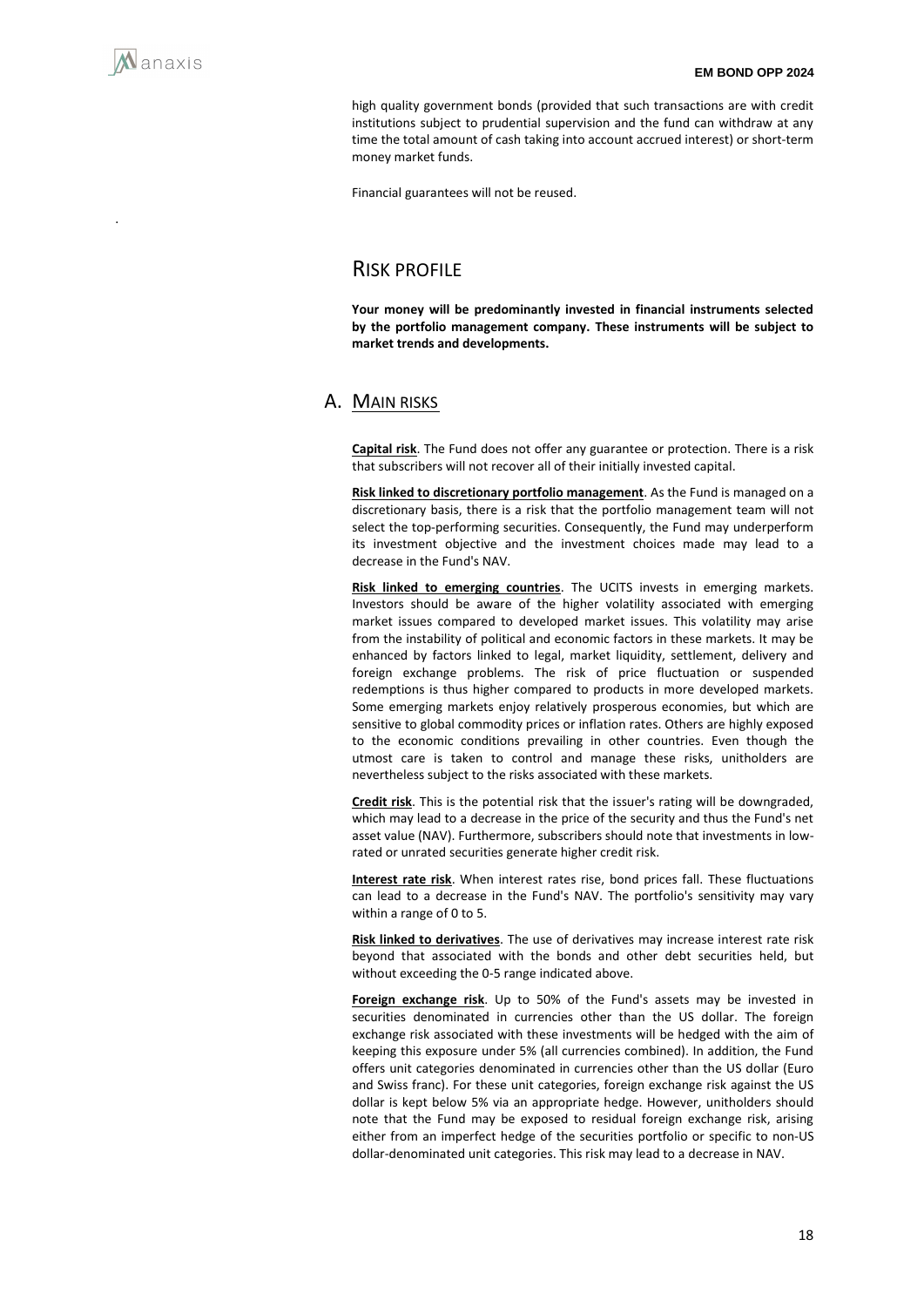**Sustainability risk**. A sustainability risk is defined as an environmental, social or governance event or situation that, if it occurs, could have a negative impact on the value of the investment, for example because of any of the following: (1) lower revenues, (2) higher costs, (3) physical damage or depreciation in asset value, (4) higher cost of capital, (5) fines or convictions, (6) image damage. Some risks, particularly those associated with global warming, are likely to increase over time.

### B. ANCILLARY RISKS

**Risk associated with holding convertible bonds**. Up to 10% of the Fund's net assets may be exposed to the convertible bond market. The value of convertible bonds depends on several factors such as interest rate levels, changes in prices of underlying securities and changes in prices of embedded derivatives. These various factors can lead to a decrease in the Fund's NAV.

**Equity risk**. Up to 10% of the Fund's net assets may be exposed to the equity market. This limit is defined as the sum of direct and indirect exposures via convertible bonds or undertakings for collective investment. The Fund's NAV will decrease if this market declines.

**Risk linked to investments in UCITS**. Unitholders should note that there are liquidity risks and risks of capital losses associated with potential investments of up to 10% of the Fund's assets in UCITS. These risks may lead to a decrease in the Fund's NAV.

**Counterparty risk**. This risk arises from the use of financial contracts negotiated over the counter with market counterparties. These transactions expose the Fund to the risk of default by one or more counterparties and may lead to a decrease in the Fund's NAV.

**Inflation risk**. The Fund may be exposed to inflation risk, i.e. a widespread increase in prices.

**Liquidity risk**. Under very difficult market conditions, the Fund may, due to an exceptionally high volume of redemption requests or due to other exceptional circumstances, be unable to honour redemption requests according to the conditions indicated below. In such case, the portfolio management company may, in accordance with the Fund Rules and in the investors' best interest, suspend redemptions or extend the settlement period.

- Guarantee or protection: None.
- **Eligible subscribers and typical investor profile**:

E1, E2, U1, U2, S1, I1, I2, J1, J2 and K1 units are available to all subscribers.

The recommended investment period runs until 31 December 2024.

The amount that is reasonable to invest in this Fund depends on each investor's personal situation. To determine their personal situation, investors should consider their personal assets, regulations, current needs over the recommended investment period, as well as their risk appetite or risk aversion. Investors are strongly advised to sufficiently diversify their investments so as to avoid exposing them exclusively to the risks incurred by this Fund.

#### ■ **Conditions for determining and distributing income**:

Net income for the financial year is determined in accordance with regulatory provisions and with the Fund's accounting principles.

Net income is distributed between the unit categories in proportion to their share of total net assets; however, an adjustment is made in order to assign foreign exchange hedging transactions exclusively to the relevant unit categories.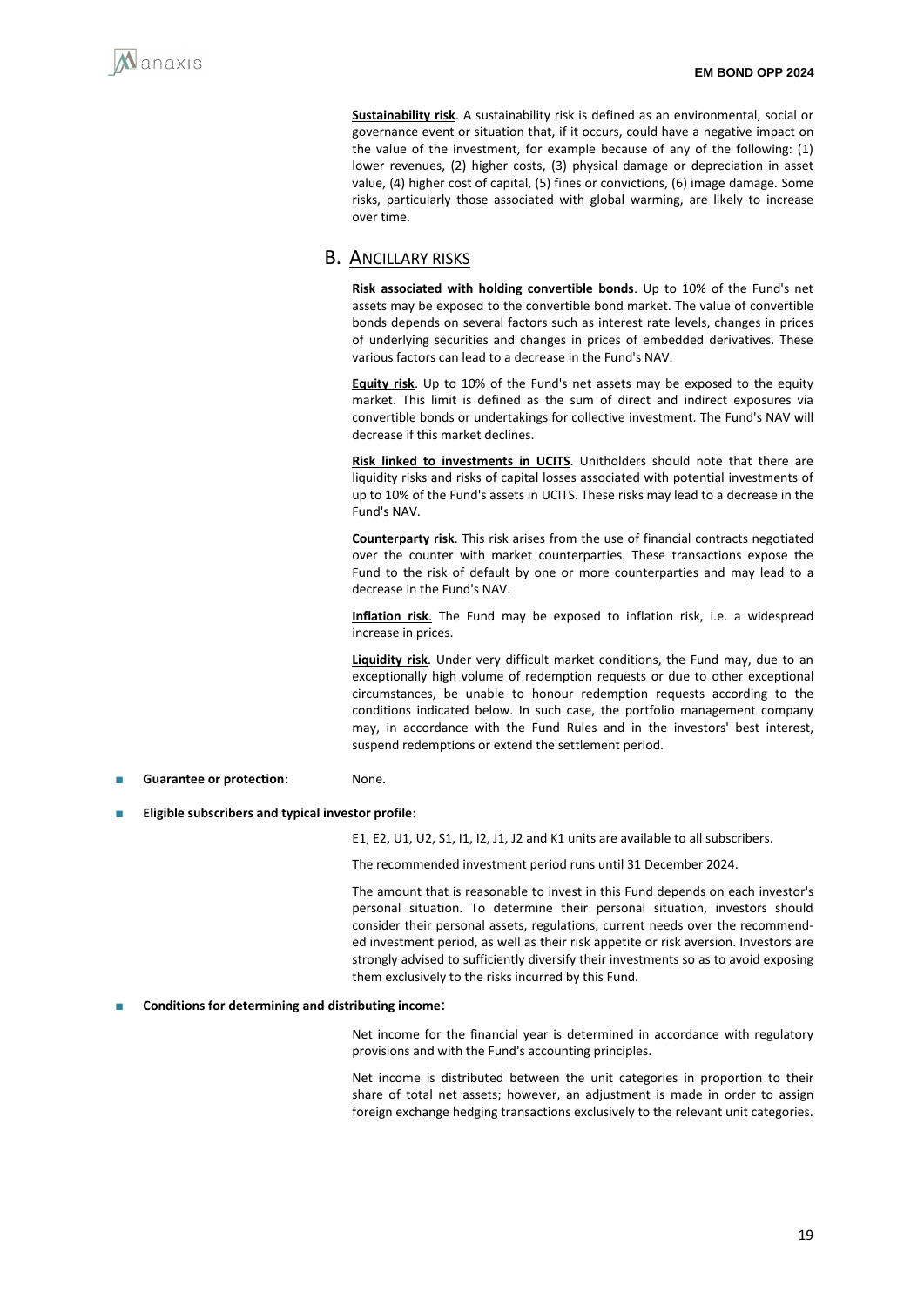

Amounts available for distribution are determined by:

- 1. equal to net income for the financial year plus retained earnings, and plus or minus the balance of the income accrual account related to the financial year ended The net income plus retained earnings, and plus or minus the balance of the income accrual.
- 2. The realised gain for the financial year, less costs, plus gains of the same nature for the previous financial years that have not been distributed or capitalised, plus or less the balance of adjustments of gain/loss.

For E1, U1, S1, I1, J1 and K1 units, gains are capitalised.

For E2, I2, U2 and J2 units, income actually distributed is determined each year by the portfolio management company.

#### ■ **Frequency of distribution**: Annual for distribution units

#### ■ **Unit features :**

| <b>Units</b>   | <b>ISIN code</b> | <b>Distribution</b><br>of earnings:<br>Net income:<br>Distribution<br>and/or<br>Capitalisation<br>Net realised<br>capital gains:<br>Capitalisation | Currency   | Frequency | Initial unit<br>value | Minimum<br>initial<br>subscription | <b>Fractional units</b>     |
|----------------|------------------|----------------------------------------------------------------------------------------------------------------------------------------------------|------------|-----------|-----------------------|------------------------------------|-----------------------------|
| E1             | FR0012767010     | Capitalisation                                                                                                                                     | <b>EUR</b> | Daily     | <b>EUR 100</b>        | One unit                           | Ten-thousandths of one unit |
| E <sub>2</sub> | FR0012767036     | Accumulation<br>and/or<br>Capitalisation                                                                                                           | <b>EUR</b> | Daily     | <b>EUR 100</b>        | One unit                           | Ten-thousandths of one unit |
| U1             | FR0012767044     | Capitalisation                                                                                                                                     | <b>USD</b> | Daily     | <b>USD 100</b>        | One unit                           | Ten-thousandths of one unit |
| U <sub>2</sub> | FR0012767051     | Accumulation<br>and/or<br>Capitalisation                                                                                                           | <b>USD</b> | Daily     | <b>USD 100</b>        | One unit                           | Ten-thousandth of one unit  |
| S <sub>1</sub> | FR0012767069     | Capitalisation                                                                                                                                     | CHF        | Daily     | <b>CHF 100</b>        | One unit                           | Ten-thousandths of one unit |
| $ 1\rangle$    | FR0012767077     | Capitalisation                                                                                                                                     | <b>EUR</b> | Daily     | <b>EUR 100</b>        | EUR 500.000                        | Ten-thousandths of one unit |
| 12             | FR0012767085     | Accumulation<br>and/or<br>Capitalisation                                                                                                           | <b>EUR</b> | Daily     | <b>EUR 100</b>        | EUR 500.000                        | Ten-thousandths of one unit |
| J <sub>1</sub> | FR0012767093     | Capitalisation                                                                                                                                     | <b>USD</b> | Daily     | <b>USD 100</b>        | USD 500.000                        | Ten-thousandths of one unit |
| 12             | FR0012767101     | Accumulation<br>and/or<br>Capitalisation                                                                                                           | <b>USD</b> | Daily     | <b>USD 100</b>        | USD 500.000                        | Ten-thousandths of one unit |
| K1             | FR0012767119     | Capitalisation                                                                                                                                     | CHF        | Daily     | <b>CHF 100</b>        | CHF 500.000                        | Ten-thousandths of one unit |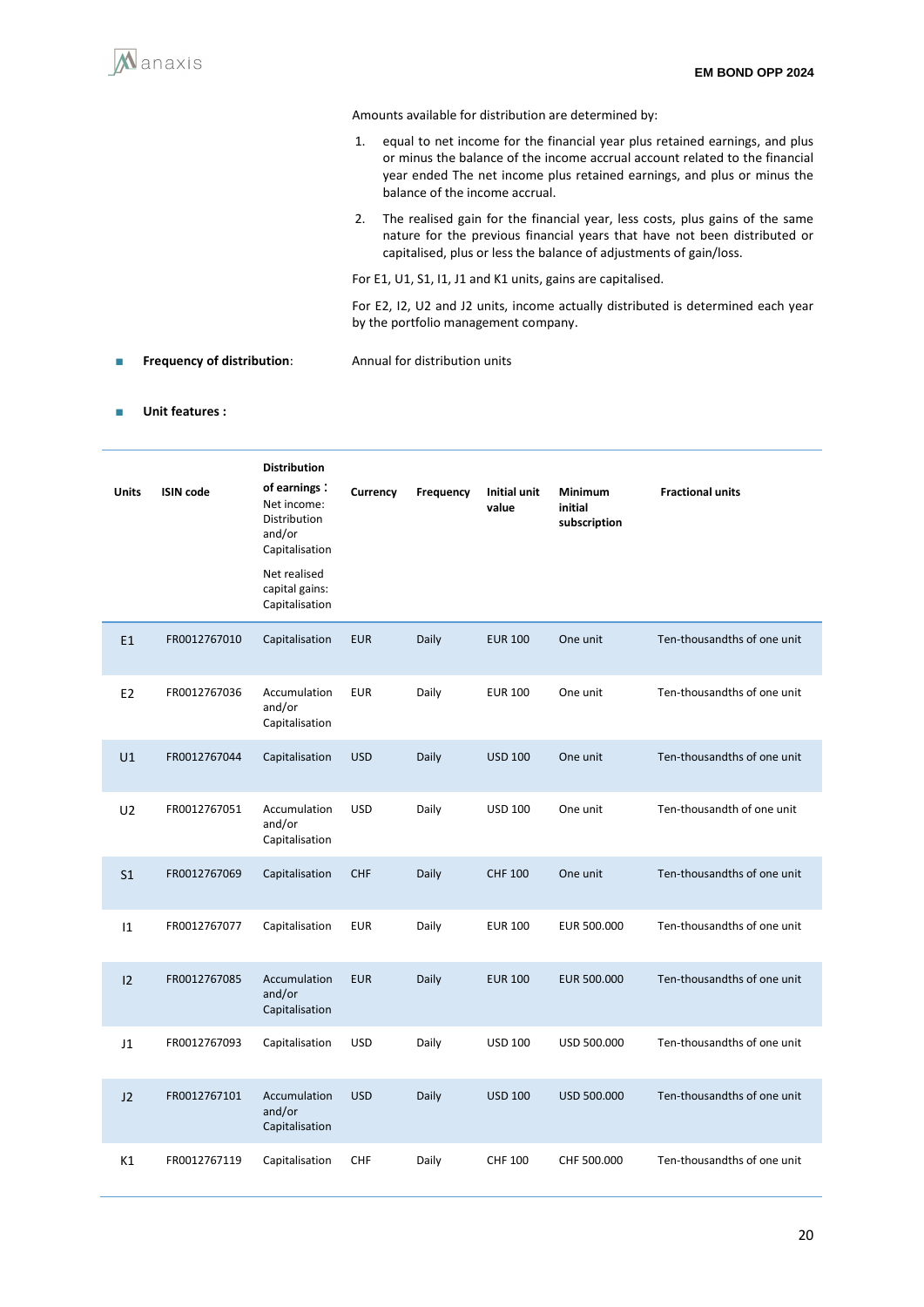

The management company, employees of the management company and the employees of companies affiliated to the management company are exempted from the minimum initial subscription.

■ **Terms of subscription and redemption**:

#### Central processing of orders

Subscription and redemption orders are received and centrally processed by 12.00 p.m. by BNP Paribas Securities Services and are executed on the basis of the next day's NAV, i.e. at an unknown price.

#### Institution in charge of receiving orders

BNP Paribas Securities Services, Grands Moulins de Pantin, 9, rue du Débarcadère, 93500 Pantin, France

#### Orders form

Subscription orders are accepted in quantity or amount.

Redemption orders are only accepted in quantity (number of units).

#### Fractions of units

Ten-thousandths of one unit.

#### Terms of settlement-delivery

Orders are executed in accordance with the table below:

| $D-1$                                                                          | $D-1$                                                                               | D : Day of the<br>calculation of the<br><b>NAV</b> | $D+1$                                 | $D+3$                               | $D+3$                             |
|--------------------------------------------------------------------------------|-------------------------------------------------------------------------------------|----------------------------------------------------|---------------------------------------|-------------------------------------|-----------------------------------|
| Subscription orders<br>are received and<br>centrally processed<br>by 12.00 p.m | <b>Redemption orders</b><br>are received and<br>centrally processed<br>by 12.00 p.m | Execution of the<br>order on D                     | Publication of the Net<br>Asset Value | Subscription<br>Settlement-Delivery | Redemption<br>Settlement-Delivery |

#### Conditions for switching from one unit category to another, round trip

For subscriptions carried out by unitholders having submitted a redemption request recorded at the NAV on the same day and involving the same number of units (in another unit category or in the same unit category as the subscription), no entry or redemption fees will be charged provided that the minimum amounts per transaction are observed.

Switching from one unit category to another is considered from a tax standpoint to be a redemption followed by a new subscription. The same is true for a round trip within the same unit category.

#### Date and frequency of NAV calculation

Daily. NAVs are calculated every day, with the exception of legal holidays in France and days on which the markets are closed in Paris and New-York (according to the official NYSE Euronext calendar).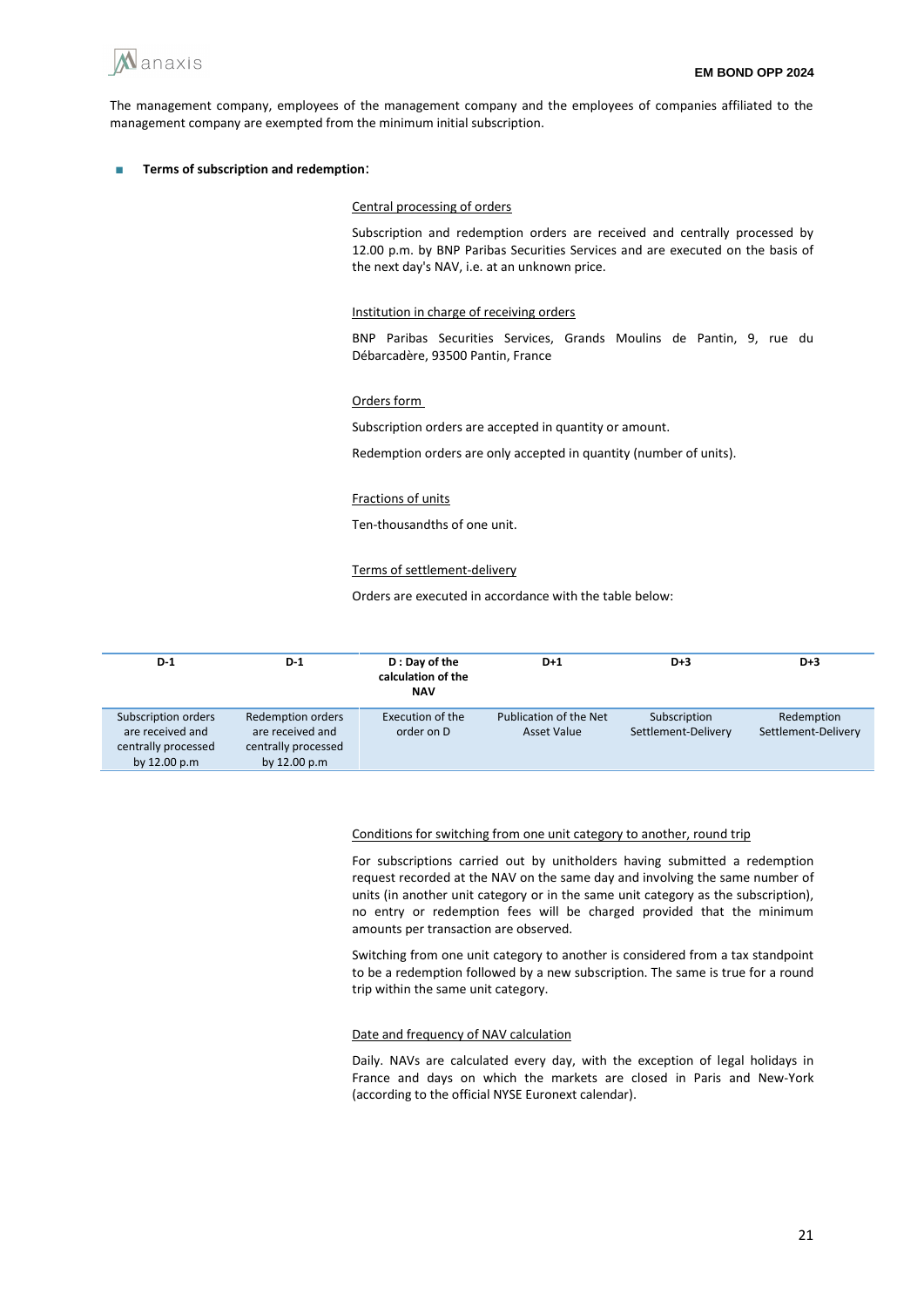#### Place and conditions of publication or transmission of NAVs

The NAVs of the Fund's different unit categories can be obtained from Anaxis Asset Management, 9, rue Scribe, 75009 Paris, France, and online at [www.anaxiscapital.com.](http://www.anaxiscapital.com/)

### 3. Charges

**Fees and commissions:** Subscription and redemption fees

Subscription and redemption fees increase the subscription price paid by investors and decrease the redemption price. Fees paid to the Fund are used to offset the Fund's expenses in investing or divesting the assets under management. Fees not paid to the Fund go to the portfolio management company, the promoter, etc.

| Fees charged to investors upon<br>subscription and redemption | Base                            | Rate          |
|---------------------------------------------------------------|---------------------------------|---------------|
| Subscription fee not paid to the Fund                         | <b>NAV</b><br>x number of units | 2% maximum    |
| Subscription fee paid to the Fund                             | <b>NAV</b><br>x number of units | None          |
| Redemption fee not paid to the Fund                           | <b>NAV</b><br>x number of units | 0.80% maximum |
| Redemption fee paid to the Fund                               | <b>NAV</b><br>x number of units | 0.20%         |

#### Clarifications on the subscription fee

The subscription fee is 2% maximum. It will be used to pay for the Fund's distribution and may be paid back to third-party distributors depending on the agreements signed.

#### Operating and management fees

Operating and management fees cover all expenses invoiced directly to the Fund, with the exception of transaction fees. Transaction fees include intermediation fees (brokerage, stock market tax, etc.) and the account activity fee, where applicable, that may be charged by the custodian and the portfolio management company.

#### Other fees

The following may be charged in addition to operating and management fees:

- Incentive fees. Incentive fees are awarded to the portfolio management company when the Fund exceeds its targets. They are charged to the Fund; Account activity fees charged to the Fund;
- A share of the income earned from securities lending and borrowing transactions.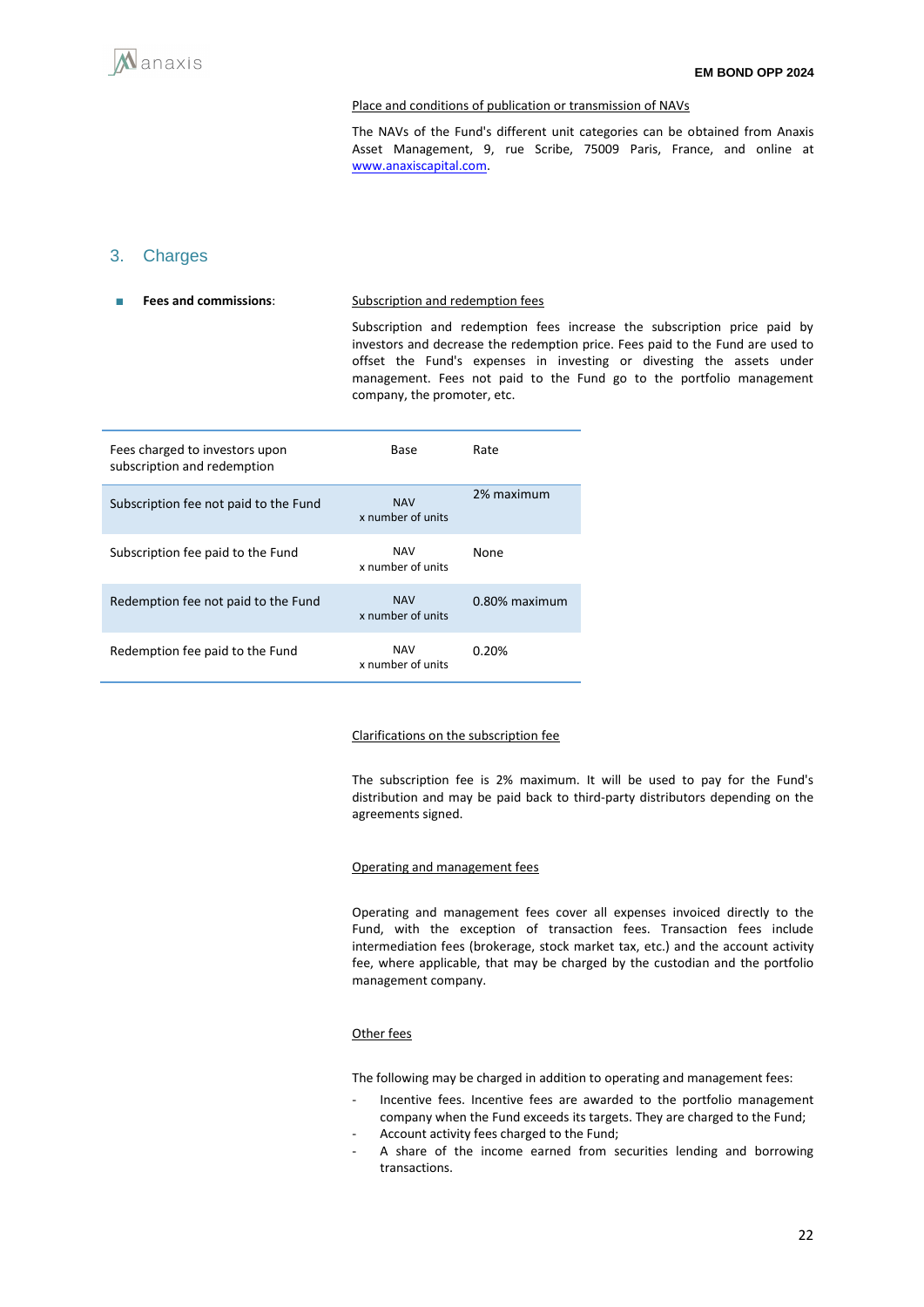| Fees charged to the Fund                                      | Base                              | Rate                                                                                                             |
|---------------------------------------------------------------|-----------------------------------|------------------------------------------------------------------------------------------------------------------|
| Portfolio management fees                                     | Net assets                        | E1, E2, U1, U2 and S1 units: 1.25% incl. tax (maximum)<br>11, 12, J1, J2 and K1 units: 0.75% incl. tax (maximum) |
| External management fees                                      | Net assets                        | 0.20% incl. tax (maximum), with any surplus covered by<br>the portfolio management company                       |
| Maximum indirect fees<br>(management fees and<br>commissions) | Net assets                        | The fund does not invest more than 10% of its assets in<br>other UCITS                                           |
| Account activity fee (fully<br>paid to the custodian)         | Charged<br>on each<br>transaction | Scale:<br>- Transactions: max. €60 incl. tax<br>- Securities transactions: none                                  |

#### Clarifications on fees external to the portfolio management company

Other on-going fees include fees charged for depositary services, custody of assets, centralisation of orders, transfer agency, delegation of administrative and accounting management, statutory audit, regulatory representation, regulatory registrations, etc.

The fund might not inform unitholders individually – nor offer them the option to redeem their units free of charges – in the event of an increase in management fees external to the portfolio management company less than or equal to 10 basis points per calendar year; in such case unitholders may be informed by any means (e.g. on the website of the portfolio management company, in the brochure of the UCITS). Such information should be published before the increase comes into effect.

#### Research

Anaxis AM acquires a search service only if it is necessary to make a decision in the best interest of the fund. Before acquiring the research service, managers and / or analysts verify its relevance, justify their request, and evaluate the reasonableness of this service. The application is reviewed by the RCCI. The budget is allocated to distribute the cost of research equitably among the different funds. In general, funds with similar investment strategies share the same research services. Anaxis AM collects fundraising fees in the "separate research account" (RPA), as available funds. Financial research will be charged to the fund.

#### Intermediary selection procedure

The team chooses intermediaries from a mandatory list of intermediaries approved by the portfolio management company in line with its internal procedures. This list is established on the basis of objective criteria, including in particular quality of service provided and pricing conditions.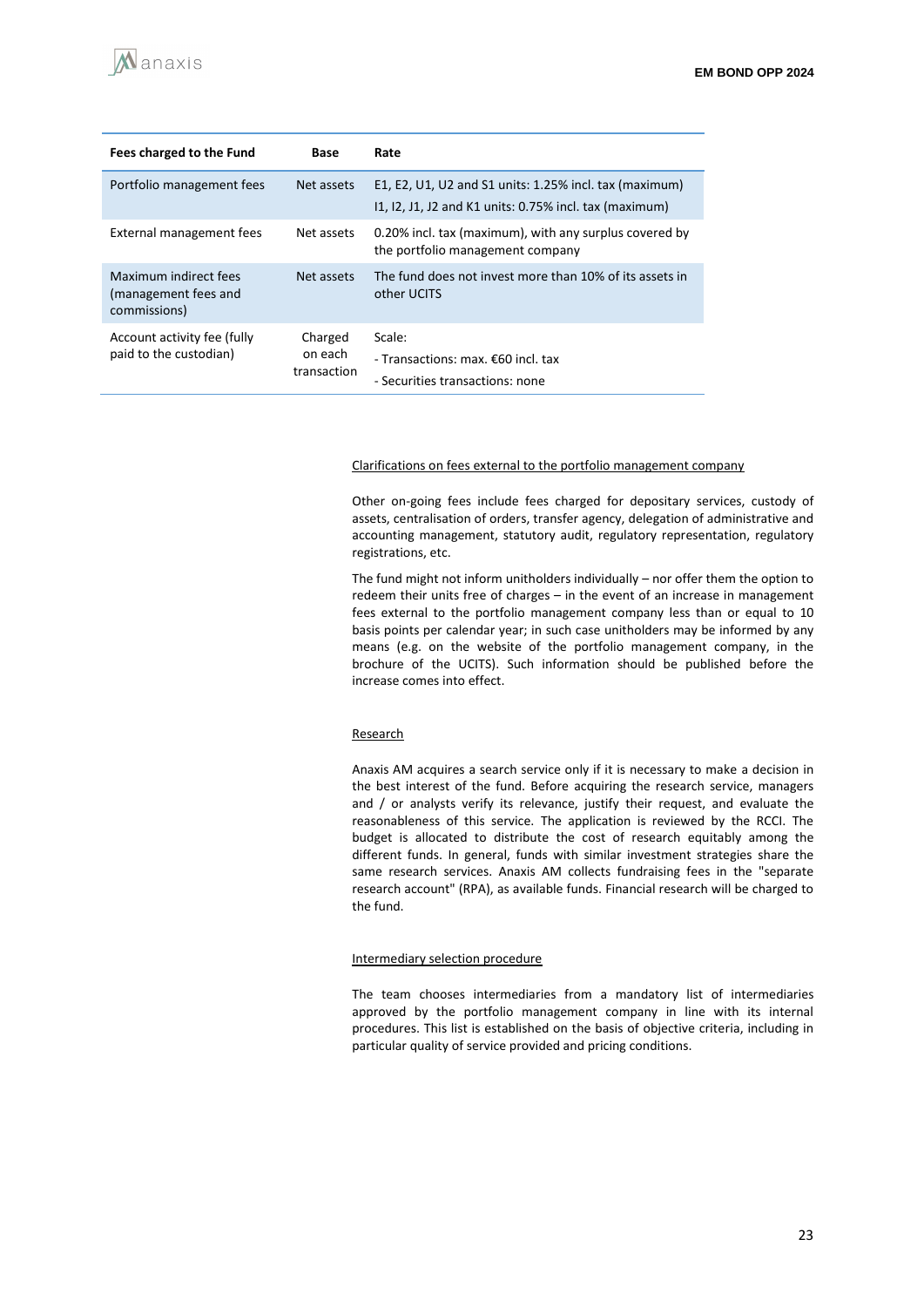## <span id="page-23-0"></span>Part D - Sales information

| П  | <b>Distribution or earnings</b>            |  | BNP Paribas Securities Services is responsible for the annual distribution of<br>earnings, where applicable. Payment of amounts available for distribution will be<br>made within a maximum period of five months following the end of the financial<br>year.                                                                                                                                                                                                                                                                                             |  |  |
|----|--------------------------------------------|--|-----------------------------------------------------------------------------------------------------------------------------------------------------------------------------------------------------------------------------------------------------------------------------------------------------------------------------------------------------------------------------------------------------------------------------------------------------------------------------------------------------------------------------------------------------------|--|--|
| П  | <b>Subscription and redemption orders:</b> |  |                                                                                                                                                                                                                                                                                                                                                                                                                                                                                                                                                           |  |  |
|    |                                            |  | Subscription and redemption orders are received and centrally processed by<br>12.00 p.m. by BNP Paribas Securities Services and are executed on the basis of<br>the following day's NAV, i.e. at an unknown price.                                                                                                                                                                                                                                                                                                                                        |  |  |
| T. | <b>Information documents</b>               |  | Unitholders can obtain the latest annual and periodic reports within one week of<br>submitting a written request to: Anaxis Asset Management; 9, rue Scribe, 75009<br>Paris, France; Tel: +33 (0)9 73 87 13 20; Fax: +33 (0)1 42 65 80 46.                                                                                                                                                                                                                                                                                                                |  |  |
| П  | <b>ESG</b> criteria                        |  | The investment strategy includes social, environmental or governance (earning)<br>criteria. Information on this subject is provided in the fund's annual report and<br>online at www.anaxis-am.fr.                                                                                                                                                                                                                                                                                                                                                        |  |  |
|    | <b>Remuneration policy</b>                 |  | The remuneration policy of Anaxis Asset Management aims at (i) promoting a<br>sound and efficient management of risks, and (ii) avoiding the emergence of<br>conflicts of interest. This policy applies to all employees. It is reassessed annually.<br>Up-to-date details of the remuneration policy, including methods for calculating<br>fixed and variable compensations, are available on the company's website at<br>www.anaxis-am.fr. A paper or electronic copy of the remuneration policy will be<br>made available free of charge upon request. |  |  |
|    | <b>Additional information</b>              |  | Any additional information can be obtained from:                                                                                                                                                                                                                                                                                                                                                                                                                                                                                                          |  |  |
|    |                                            |  | Anaxis Asset Management<br>9, rue Scribe, 75009 Paris, France<br>Tel: +33 (0)9 73 87 13 20; Fax: +33 (0)1 42 65 80 46.                                                                                                                                                                                                                                                                                                                                                                                                                                    |  |  |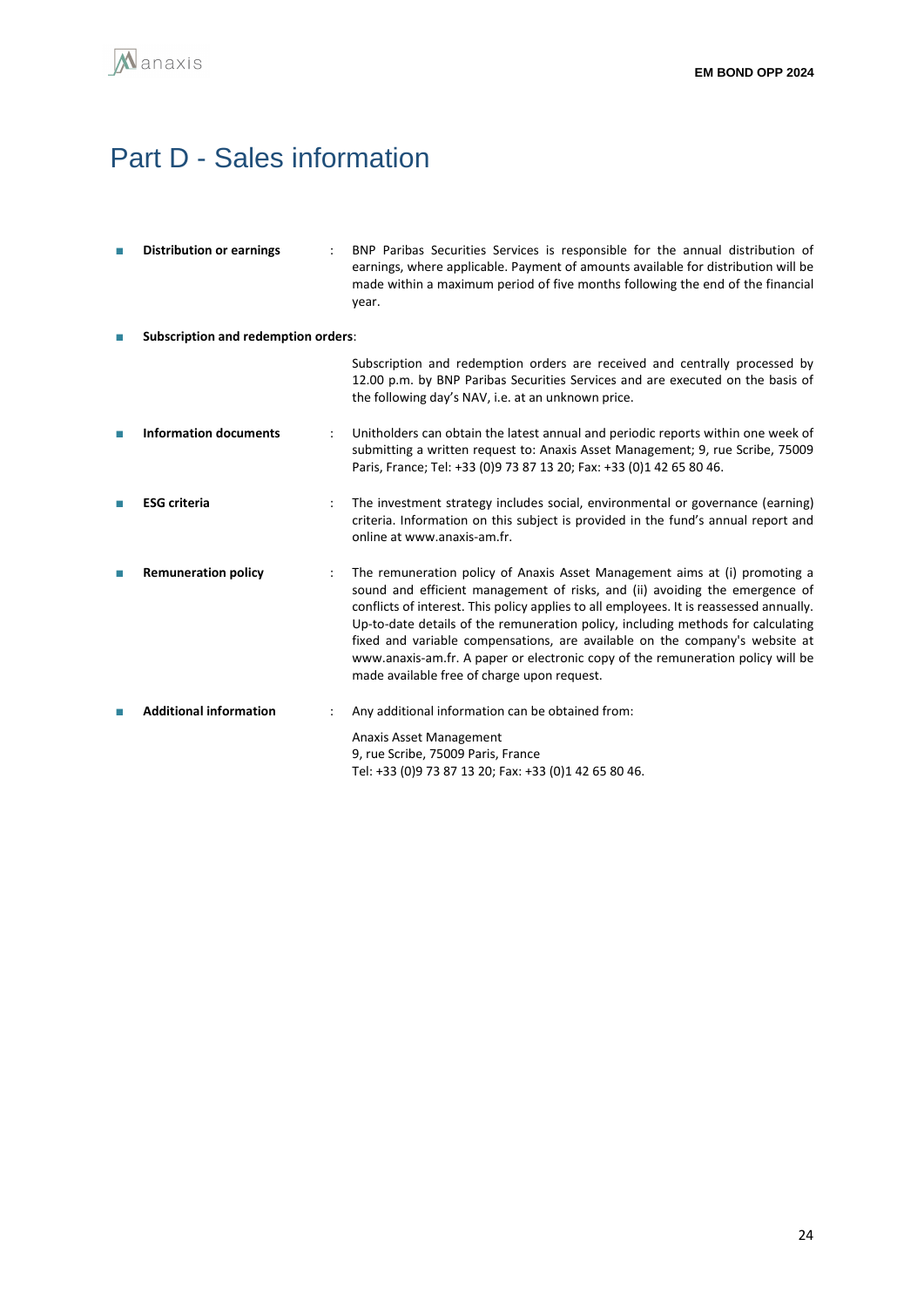## <span id="page-24-0"></span>Part E - Investment rules

The Fund is subject to investment rules applicable to UCITS subject to European Directive 2009/65/EC. These investment rules are referred to in the French Monetary and Financial Code. Amendments to the French Monetary and Financial Code will be applied in accordance with applicable laws and regulations.

Subscribers should note that Point IV of Article R.214-21 of the French Monetary and Financial Code exempts the Fund from the 5%-10%-40% rule referred to in Points I and II of Article R.214-21 of the same Code. In particular, the Fund may invest up to 35% of its assets in securities issued by a given entity if said securities are issued or guaranteed by an OECD Member State, by a local authority of an EU Member State or of a State party to the European Economic Area agreement, or by an international public agency to which one or more EU member states or States party to the European Economic Area agreement belong, or if the securities are issued by CADES (Caisse d'amortissement de la dette sociale).

## <span id="page-24-1"></span>Part F - Overall risk

The method used to calculate the overall risk (including exposure via forward financial instruments) is the commitment calculation method.

## <span id="page-24-2"></span>Part G **–** Asset valuation rules

The annual financial statements are presented in the format provided for by ANC (French Accounting Regulation Committee) Regulation No. 2014-01 of 14 January 2014 on the accounting principles applicable to UCITS.

#### 1. Asset valuation rules

The Fund complies with the accounting rules set forth by the regulations in force, including in particular the accounting principles applicable to UCITS. The portfolio's value is determined on each NAV calculation date and on the balance sheet date, in accordance with the rules given below. The terms of application are explained in the notes to the annual financial statements. The valuation is based on closing prices.

Transferable securities traded on a regulated market are valued at the closing price on the reference market. Where there is a bid-ask price range, particularly in the case of corporate bonds comprising a significant portion of the Fund's allocation, the price used will be the average of these two prices (valuation at the mid price).

Negotiable debt securities and similar securities that are not subject to significant transactions are valued according to an actuarial method using the interest rate of equivalent or similar securities and adjusted, where applicable, for a gap representative of the features of the security being valued.

However, in the absence of specific sensitivity, negotiable debt securities with a residual lifespan of less than three months are valued using the straight-line method: the premium/discount is amortised over the remaining number of days to maturity. If they are acquired less than three months prior to maturity, the interest and premium/discount are calculated using the straight-line method.

UCITS and other investment funds are valued either at the last known NAV or at the last known quoted price on the valuation date.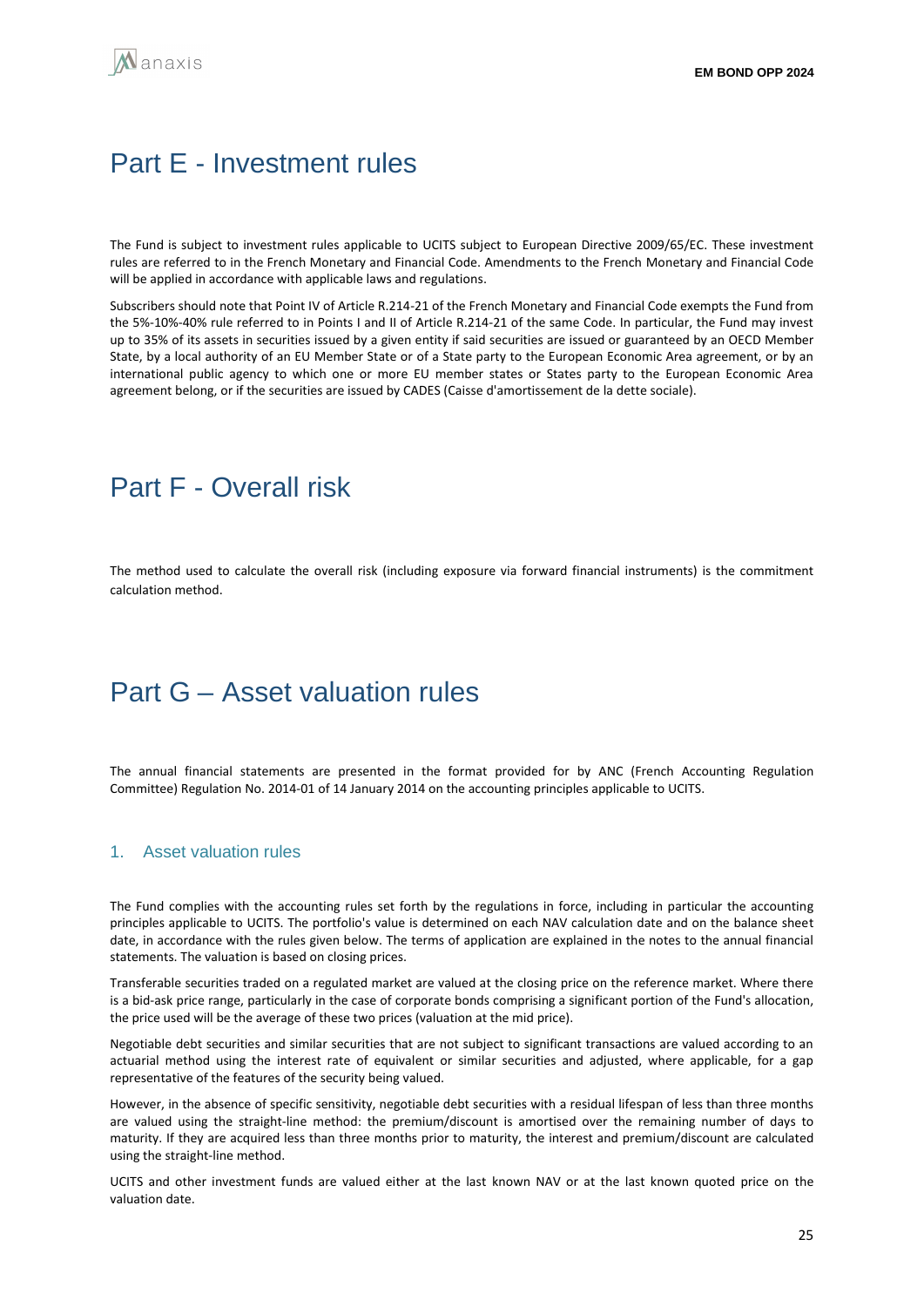

For deposits and borrowings, the amount of the commitment earns interest in accordance with the contractual terms and conditions.

Forward financial instruments traded on a regulated market are valued on the basis of settlement prices on the valuation date for futures and on the basis of closing prices on the valuation date for options.

Forward financial instruments traded over the counter are marked to market according to the conditions set forth by the portfolio management company and presented in the notes to the annual financial statements.

Financial instruments whose prices are not observed on the valuation date or whose prices have been corrected are valued at their probable trading value under the responsibility of the portfolio management company. These valuations and their justification are transmitted to the statutory auditor when it conducts its controls.

### 2. Accounting recognition

| $\mathcal{L}_{\mathcal{A}}$ | Currency                | The Fund has opted for the US Dollar as its accounting currency.                |
|-----------------------------|-------------------------|---------------------------------------------------------------------------------|
| $\mathcal{L}_{\mathcal{A}}$ | <b>Transaction fees</b> | Transaction fees are recognised excluding expenses.                             |
| <b>COL</b>                  | <b>Fixed income</b>     | Fixed income is recognised using the redeemed coupon method.                    |
|                             | Interest                | Interest accrued on the weekend is recognised on the basis of the previous NAV. |

## Part H – Remuneration

The remuneration policy of the Management Company is compatible with sound and efficient risk management and does not encourage risk-taking that would be incompatible with the risk profiles, the regulations or the constitutional documents of the UCITS that the Management Company manages. The remuneration policy is consistent with the business strategy, objectives, values and interests of the Management Company and the UCITS it manages and those of the investors in these UCITS and includes measures to avoid conflicts of interest.

The Management Company's staff receives a remuneration comprising a fixed and a variable component, duly balanced, subject to annual review and based on individual or collective performance. The principles of the remuneration policy are reviewed on a regular basis and adapted to regulatory developments. Details of the remuneration policy are available on the following website: www.anaxiscapital.com or free of charge from the management company on request.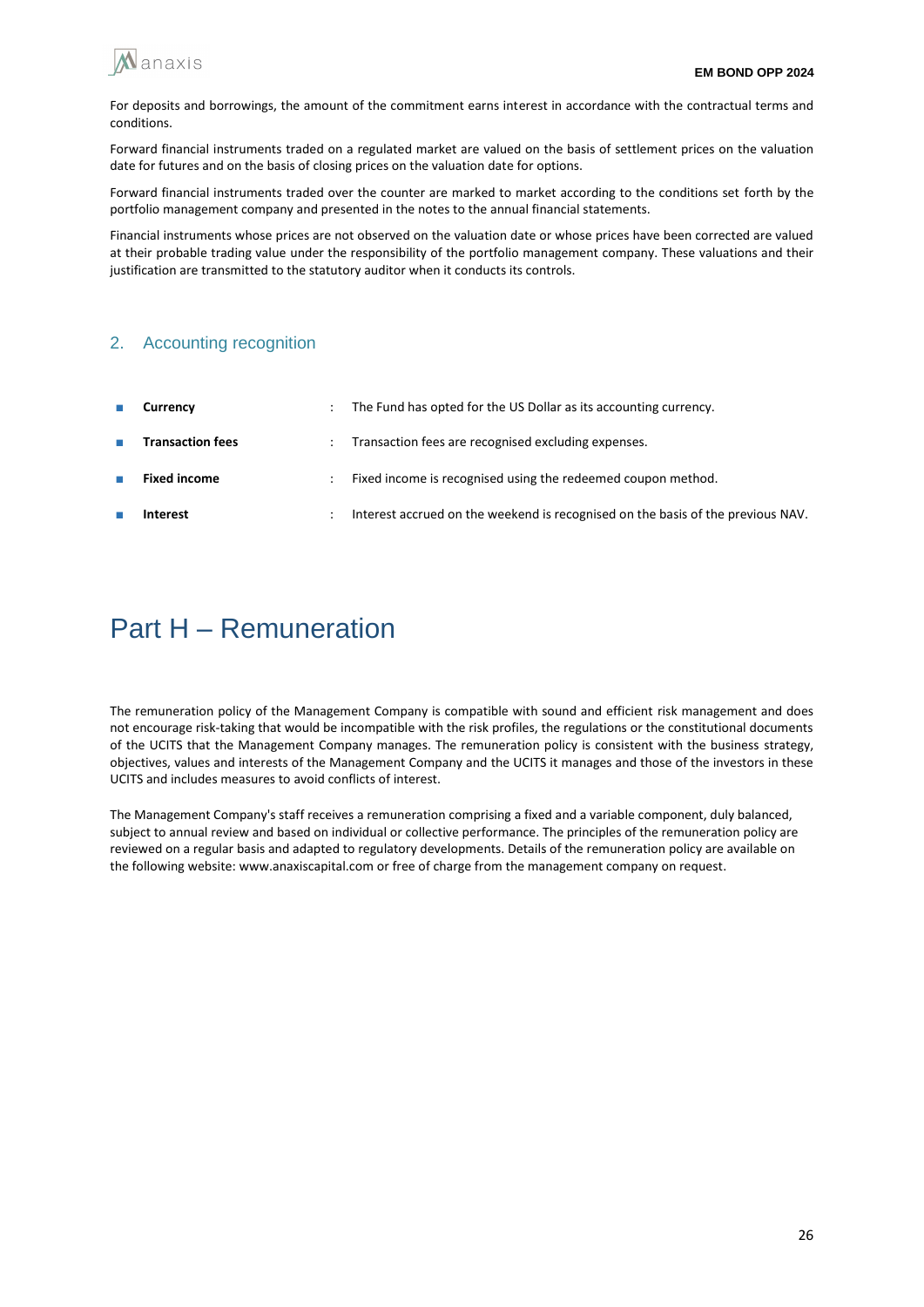<span id="page-26-0"></span>

# FUND RULES

## EM BOND OPP. 2024

## Section 1 –Assets and units

### Article 1 - Co-ownership units

Co-ownership rights are expressed in units, with each unit corresponding to the same fraction of the Fund's assets. Each unitholder enjoys co-ownership of the Fund's assets in proportion to the number of units held.

The term of the Fund is 99 years as from its incorporation, except in the event of early winding-up or extension, as provided for in these Fund Rules.

#### **Unit categories**

The features of the different unit categories and their terms of eligibility are set forth in the Fund Prospectus.

The different unit categories may:

- be subject to different distribution of earnings schemes (distribution or capitalisation);
- be denominated in different currencies;
- incur different management fees;
- incur different subscription and redemption fees;
- have a different nominal value;
- be systematically subject to partial or full risk hedging, as defined in the prospectus. Hedges are carried out via financial instruments aimed at minimising the impact of hedging transactions on the Fund's other unit categories;
- be reserved for one or more promotion networks.

#### **Combination or division of units**

The Fund may combine or divide units.

#### **Fractional units**

Units may be divided into ten-thousandths of one unit (referred to as fractional units) at the discretion of the portfolio management company's Management Committee.

The provisions of the Fund Rules governing the issuance and redemption of units are also applicable to fractional units, whose value will always be proportionate to the value of the unit they represent. All other provisions of the Fund Rules pertaining to units apply to fractional units without it being necessary to specify this, unless otherwise indicated.

Finally, the portfolio management company's Management Committee may, at its own discretion, divide units by creating new units that are allocated to unitholders in exchange for their old units.

### Article 2 - Minimum amount of assets

Units may not be redeemed if the Fund's assets fall below EUR 300,000; where the assets remain below EUR 300,000 for thirty days, the portfolio management company shall take the necessary steps to liquidate the Fund in question, or shall carry out one of the operations referred to in Article 411-16 of the AMF General Regulations (Fund transformation).

### Article 3 - Issuance and redemption of units

Units may be issued at any time at the unitholders' request, on the basis of their net asset value plus subscription fees, where applicable.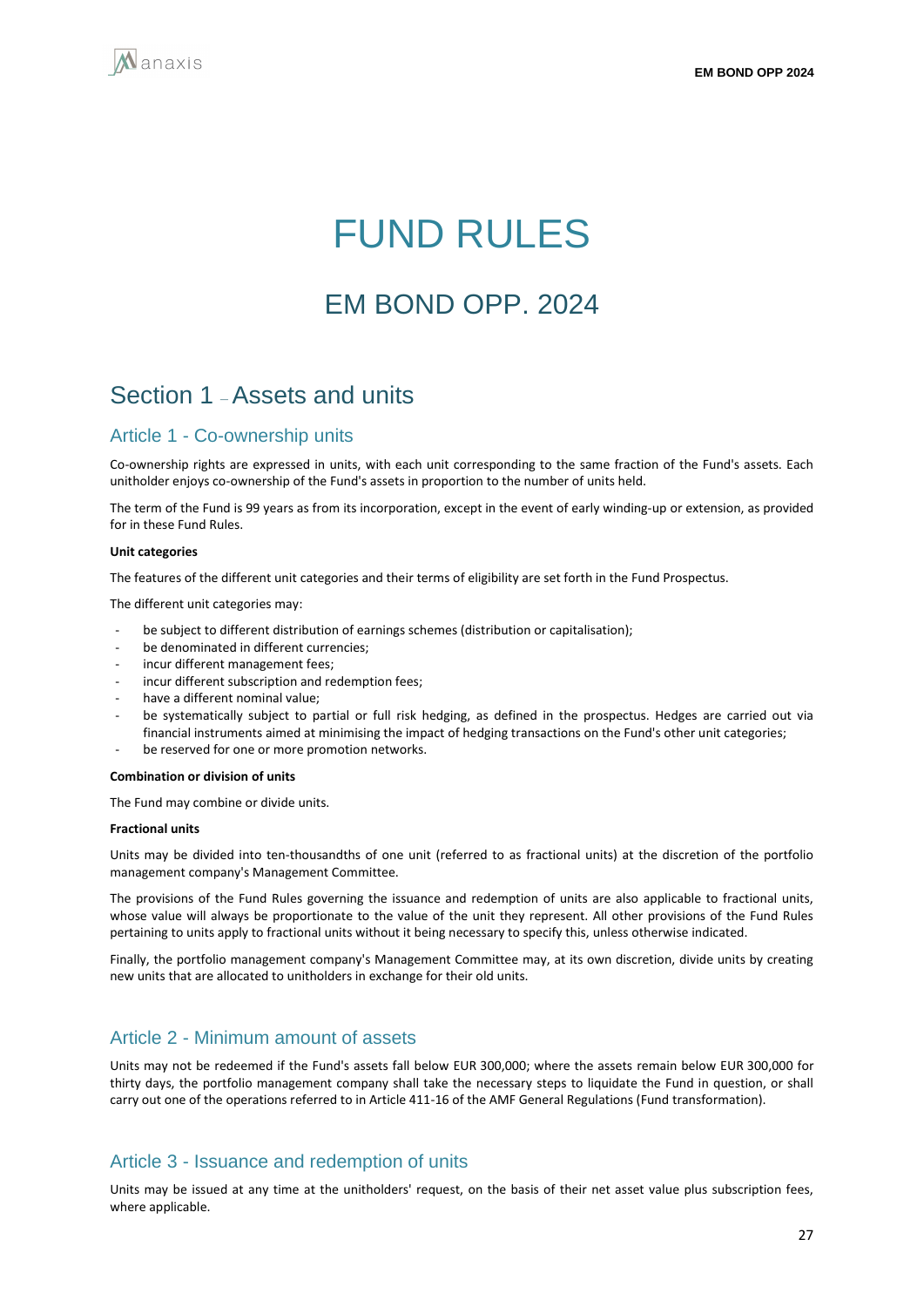

Redemptions and subscriptions are carried out under the terms and conditions defined in the prospectus.

Mutual fund units may be admitted for trading according to the regulations in force.

Subscriptions must be fully paid-up on the NAV calculation date. They may be settled in cash and/or financial instruments. The portfolio management company reserves the right to reject any proposed securities and, to this end, has a period of seven days from their date of deposit to render its decision. If approved, the contributed securities are valued according to the rules established in Article 4 and the subscription is carried out on the basis of the first NAV following the approval of the securities in question.

Redemptions may be made in cash.

Redemptions may also be made in securities. If the redemption in securities corresponds to a representative proportion of the assets in the portfolio, then only the written agreement signed by the holder must be obtained by the UCITS or the management company. Where the redemption does not correspond to a representative proportion of the assets in the portfolio, all holders must signify their written agreement authorising the holder to redeem his or her units against certain specific assets, as explicitly defined in the agreement.

However, if due to exceptional circumstances the redemption calls for the prior realisation of some of the assets comprising the Fund, this period may be extended but may not exceed 30 days.

With the exception of inheritance or inter-vivos gifts, the sale or transfer of units between unitholders, or between unitholders and third parties, is deemed to be a redemption followed by a subscription; for third parties, the amount of the sale or transfer must, where applicable, be supplemented by the beneficiary to reach the amount of the minimum initial subscription required by the prospectus.

In accordance with Article L. 214-8-7 of the French Monetary and Financial Code, the redemption of units by the Fund, as well as the issuance of new units, may be temporarily suspended by the portfolio management company when called for by exceptional circumstances and in the unitholders' best interest.

Where the Fund's net assets fall below the amount established by the regulations, no units may be redeemed.

Minimum terms of subscription may be set in accordance with the conditions provided for in the prospectus.

The fund may cease issuing units pursuant to the third paragraph of Article L. 214-8-7 of the Monetary and Financial Code, provisionally or definitively, partially or totally, in objective situations resulting in the closure of subscriptions such as a maximum number of units issued, a maximum amount of assets attained or the expiry of a specified subscription period. The triggering of this tool will be the subject of information by any means of the existing holders concerning its activation, as well as the threshold and the objective situation that led to the decision of partial or total closure. In the case of a partial closure, this information by any means will specifically specify the terms and conditions under which existing holders may continue to subscribe for the duration of such partial closing. Unitholders are also informed by any means of the decision of the UCITS or the management company to either terminate the total or partial closing of subscriptions (when passing under the triggering threshold), or not to put an end to it (in the event of a change of threshold or a change in the objective situation leading to the implementation of this tool). A change in the objective situation invoked or the triggering point of the tool must always be made in the interests of the unitholders. Information by any means specifies the exact reasons for these changes.

## Article 4 - Calculation of net asset value

The net asset value of units is calculated according to the valuation rules presented in the prospectus.

Contributions in kind may only consist of securities or contracts approved to comprise the Fund's assets; they are valued in accordance with the valuation rules applicable to the calculation of the net asset value.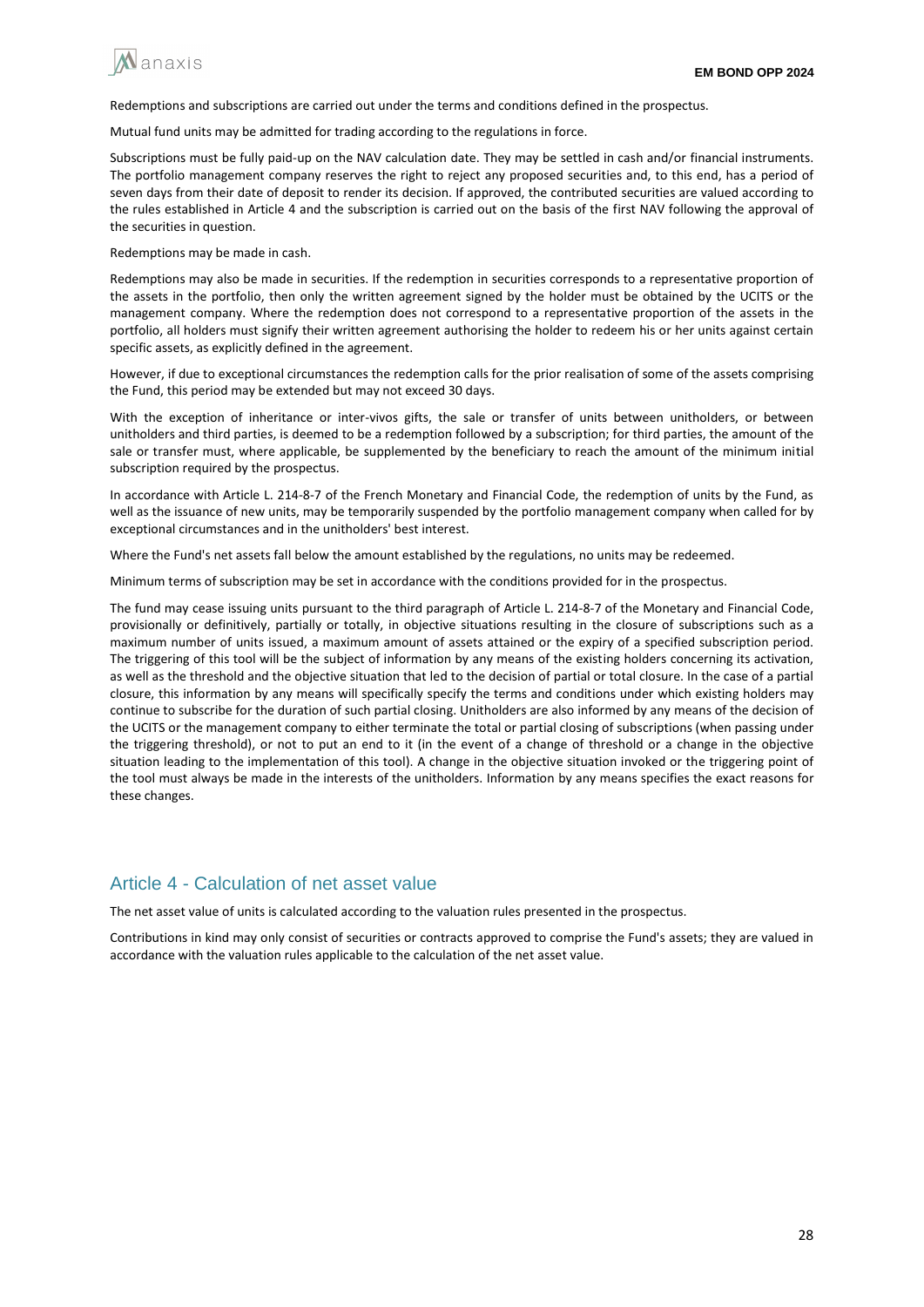## Section 2 – Fund operation

### Article 5a - Portfolio management company

The Fund is managed by the portfolio management company in accordance with the strategy defined for the Fund.

The portfolio management company acts exclusively in the unitholders' interests at all times and is exclusively entitled to exercise the voting rights attached to the securities in the Fund.

## Article 5b - Rules of operation

The instruments and deposits eligible for inclusion in the Fund's assets, as well as the investment rules, are described in the prospectus.

## Article 6 - Custodian

The custodian carries out its duties in accordance with the laws and regulations in force and the duties contractually defined by the portfolio management company. It must also ensure the legitimacy of the decisions taken by the portfolio management company. Where applicable, it must take any provisional measures deemed useful. The custodian notifies the AMF of any dispute with the portfolio management company.

## Article 7 - Statutory auditor

A statutory auditor is designated for six financial years, with the approval of the AMF, by the portfolio management company's governance body.

The statutory auditor certifies the accuracy and fairness of the financial statements.

Its term may be renewed.

The statutory auditor is required to notify the AMF in a timely manner of any event or decision concerning the Fund that comes to its attention in the course of performing its duties which might:

- 1. constitute a breach of the legal or regulatory provisions applicable to the Fund and liable to have significant impacts on its financial situation, income or assets;
- 2. jeopardise the conditions or continuity of its operation;
- 3. lead to the formation of reservations or the refusal to certify the financial statements.

Asset valuations and the determination of exchange rates used in transformation, merger or spin-off transactions are carried out under the statutory auditor's authority.

It assesses any contribution or redemption in kind under its responsibility, except in the context of redemptions in cash for an ETF on the primary market.

It verifies the composition of the Fund's assets and other items prior to publication.

The statutory auditor's fees are agreed upon between the statutory auditor and the portfolio management company's Board of Directors or Executive Board based on an audit plan defining the due diligence reviews deemed necessary.

It attests to situations used as a basis for the distribution of interim dividends.

Its fees are included in management fees.

### Article 8 - Financial statements and management report

At the end of each financial year, the portfolio management company prepares the financial statements and a fund management report for the financial year ended.

The portfolio management company prepares the inventory of the Fund's assets at least once per half-year under the custodian's supervision.

The portfolio management company provides these documents to the unitholders within four months of the end of the financial year and notifies them of the amount of income to which they are entitled: these documents are either transmitted by post at the unitholders' express request or placed at their disposal at the offices of the portfolio management company.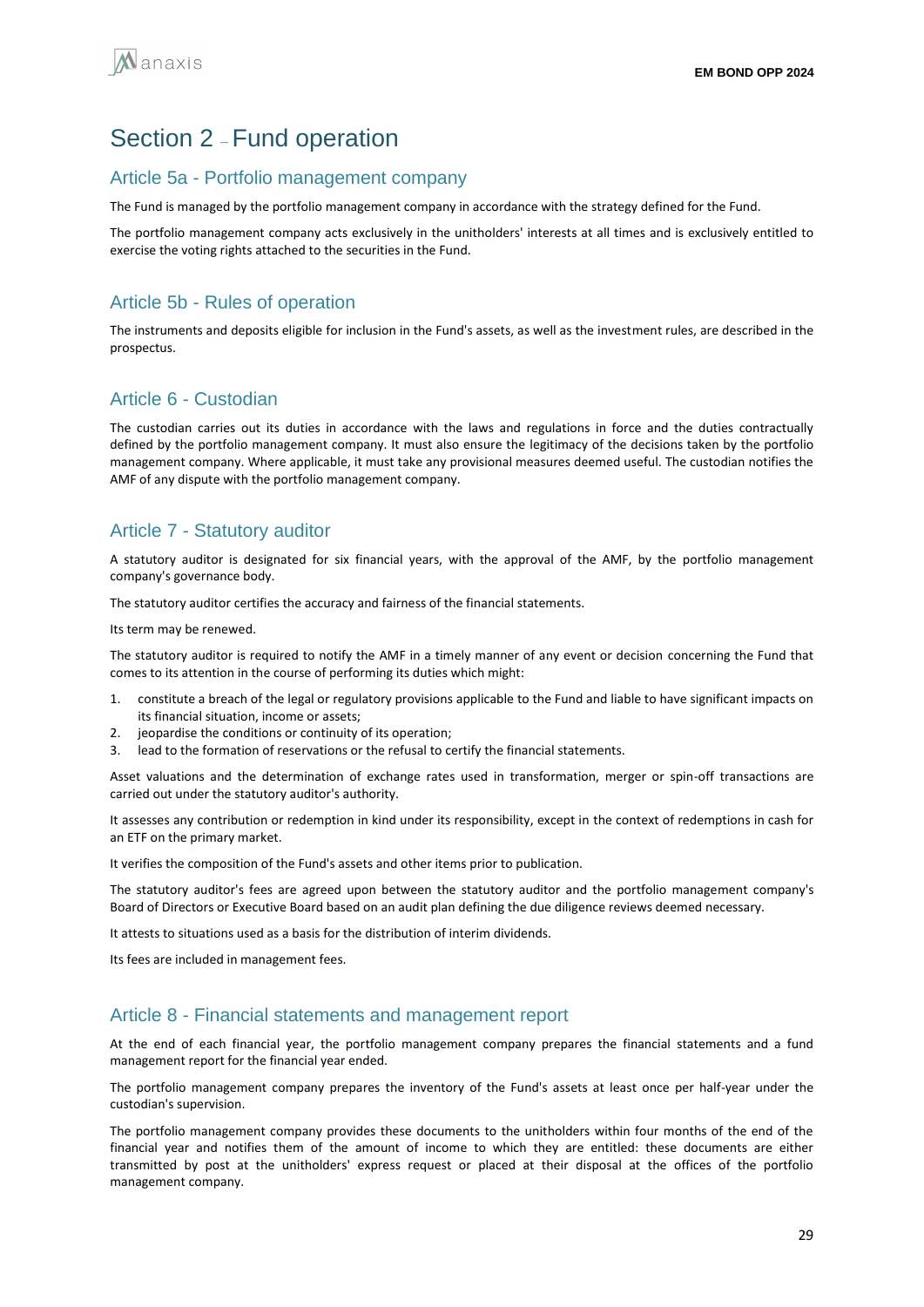

## Section 3 – Conditions for the allocation of amounts available for distribution

### Article 9 **-** Conditions for the allocation of amounts available for distribution

Net income for the financial year is equal to the total interest payments, arrears, dividends, premiums and prizes, directors' fees and any income related to securities comprising the Fund's portfolio, plus income from temporarily available amounts and minus management fees and borrowing costs.

Amounts available for distribution by a Fund are comprised of:

- 1) Net income plus retaining earnings and plus or minus the balance of the income accrual account;
- 2) Capital gains generated, net of fees, minus capital losses generated, net of fees, during the financial year, plus similar net capital gains generated during previous financial years that were not subject to distribution or capitalisation, plus or minus the balance of the capital gains accrual account.

The amounts mentioned in 1) and 2) above may be distributed in part or in whole, independently of one another. Payment of amounts available for distribution are made within a maximum period of five months following the end of the financial year.

The portfolio management company decides on the distribution of earnings.

## Section 4 – Mergers, spin-offs, winding-up, liquidation

## Article 10 - Mergers - Spin-offs

The portfolio management company may either contribute some or all of the Fund's assets to another Fund, or split the Fund into two or more other mutual funds.

Such mergers or spin-offs may only be carried out after the unitholders have been duly notified.

They give rise to the issuance of a new certificate attesting to the number of units held by each unitholder.

## Article 11 - Winding-up - Extension

If the Fund's assets remain below the amount established in Article 2 herein for thirty days, the portfolio management company notifies the AMF and proceeds to wind up the Fund, unless it is merged with another fund.

The portfolio management company may wind up the Fund early; in such case it notifies the unitholders of its decision and, as from this date, no more subscription or redemption requests are accepted.

The portfolio management company also winds up the Fund in the event all of its units are redeemed, or if the custodian resigns from its duties, where no other custodian has been designated, or upon the expiry of the Fund, unless its term is extended.

The portfolio management company notifies the AMF by post of the date and winding-up procedure selected. It then submits the statutory auditor's report to the AMF.

The term of the Fund may be extended by the portfolio management company, in agreement with the custodian. Its decision must be taken at least 3 months prior to the projected expiry of the Fund, and both the AMF and the unitholders must be duly notified.

## Article 12 - Liquidation

If the Fund is wound up, the portfolio management company assumes the role of liquidator; failing that, the liquidator is designated by the court at the request of any interested party. To this end, the liquidator is invested with the broadest powers to realise the Fund's assets, pay any creditors and divide up the available balance between the unitholders, in cash or securities.

The statutory auditor and the custodian continue to exercise their duties until the liquidation is complete.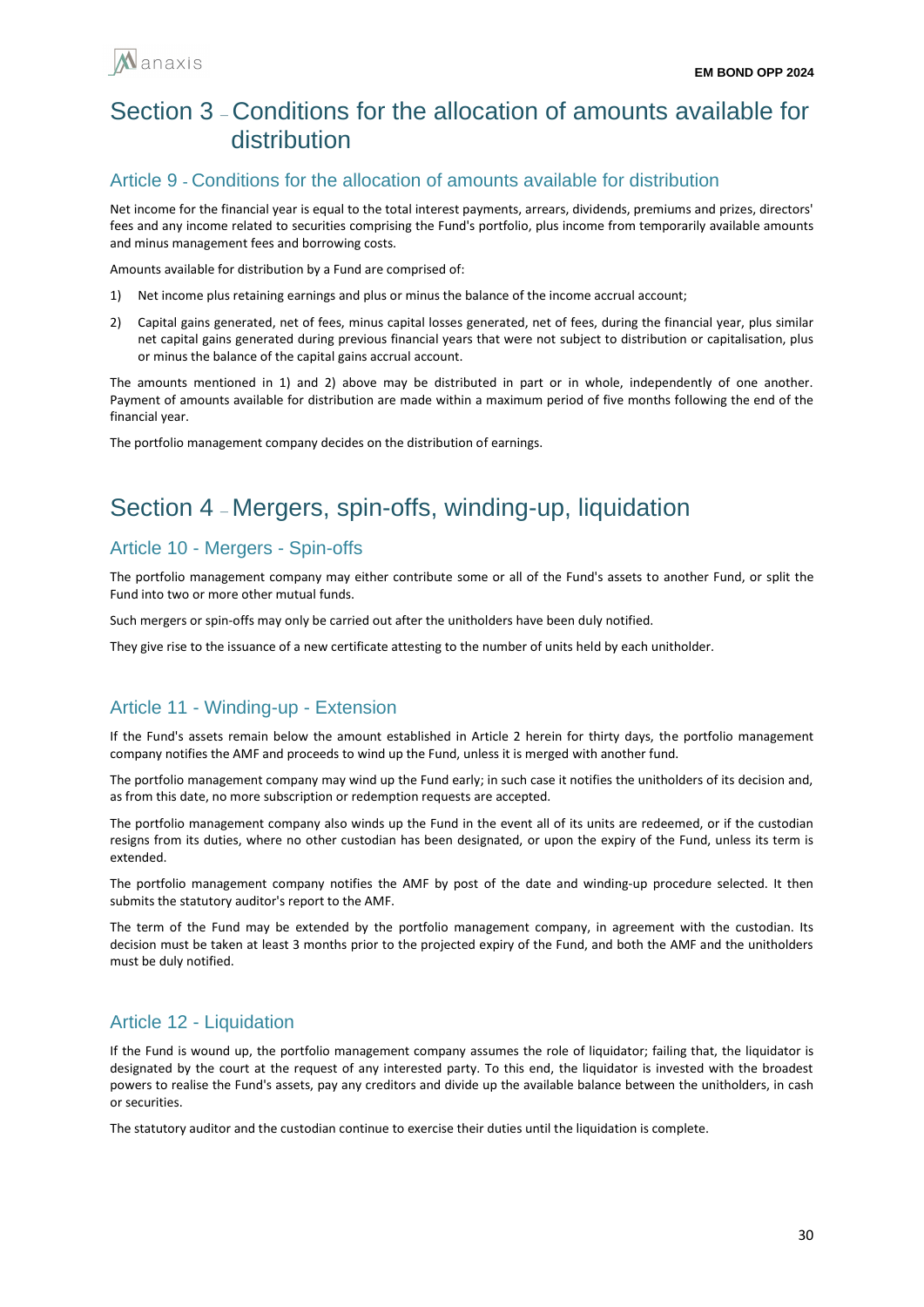## Section 5 – Disputes

## Article 13 - Jurisdiction - Election of domicile

Any disputes related to the Fund arising during its operation or liquidation, either between the unitholders, or between the unitholders and the portfolio management company or custodian, are subject to the jurisdiction of the competent courts.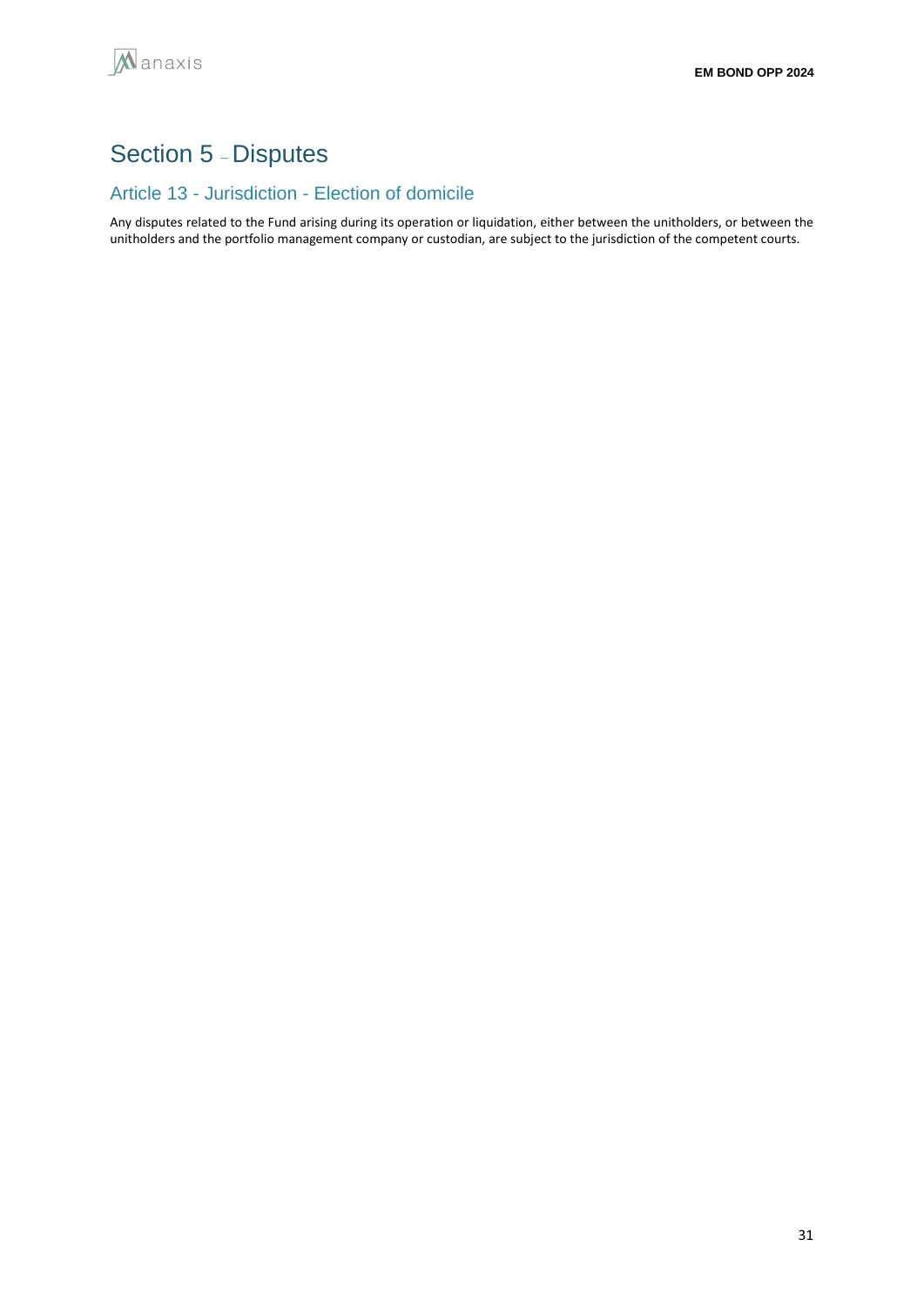<span id="page-31-0"></span>

## INFORMATION FOR INVESTORS IN SWITZERLAND

### **Representative**

The representative in Switzerland is ACOLIN Fund Services AG, Leutschenbachstrasse 50, CH-8050 Zurich.

## Paying agent

The paying agent in Switzerland is the Banque Cantonale Vaudoise, Place St-François 17, 1003 Lausanne.

### Place where the relevant documents may be obtained

The relevant documents such as the prospectus, the key investor information document (KIIDs), the statutes or the fund contract as well as the annual and semi-annual reports may be obtained free of charge from the representative in Switzerland.

### **Publications**

Publications in respect of the investment fund will occur in Switzerland on the electronic platform of "fundinfo AG" (www.fundinfo.com). In particular, such publications include essential information for investors such as substantial amendments to the prospectus as well as the liquidation of the investment fund.

The issue and the redemption prices or the net asset value together with a footnote stating "excluding commissions" will occur daily on the electronic platform of "fundinfo AG" (www.fundinfo.com).

### Payment of retrocessions and rebates

The investment fund respectively the fund management company and its agent may pay retrocessions as remuneration for distribution activity in respect of the investment fund units in or from Switzerland. This remuneration may be deemed payment for the following services in particular:

- Handling subscriptions and redemptions;
- Providing updated legal and marketing documents;
- Providing access, or procedure of access to legal mandatory publications, or any publications of other nature;
- Clarifying any doubt and answer to the investors' specific questions regarding the products or the managing company. Contacting on a regular basis the investors to ensure the suitability of the products and services offered;
- Perform the necessary checks relatively to the "Know Your Customer" process and requirements.
- Perform trainings on client advisors regarding the products.

Retrocessions are not deemed to be rebates even if they are ultimately passed on, in full or in part, to the investors.

The recipients of the retrocessions must ensure transparent disclosure and inform investors, unsolicited and free of charge, about the amount of remuneration they may receive for distribution.

On request, the recipients of retrocessions must disclose the amounts they actually receive for distributing the investment fund of the investor concerned.

The investment fund respectively the fund management company and its agents do not pay any retrocessions to third parties as remuneration for distribution activity in respect of the investment fund units in or from Switzerland.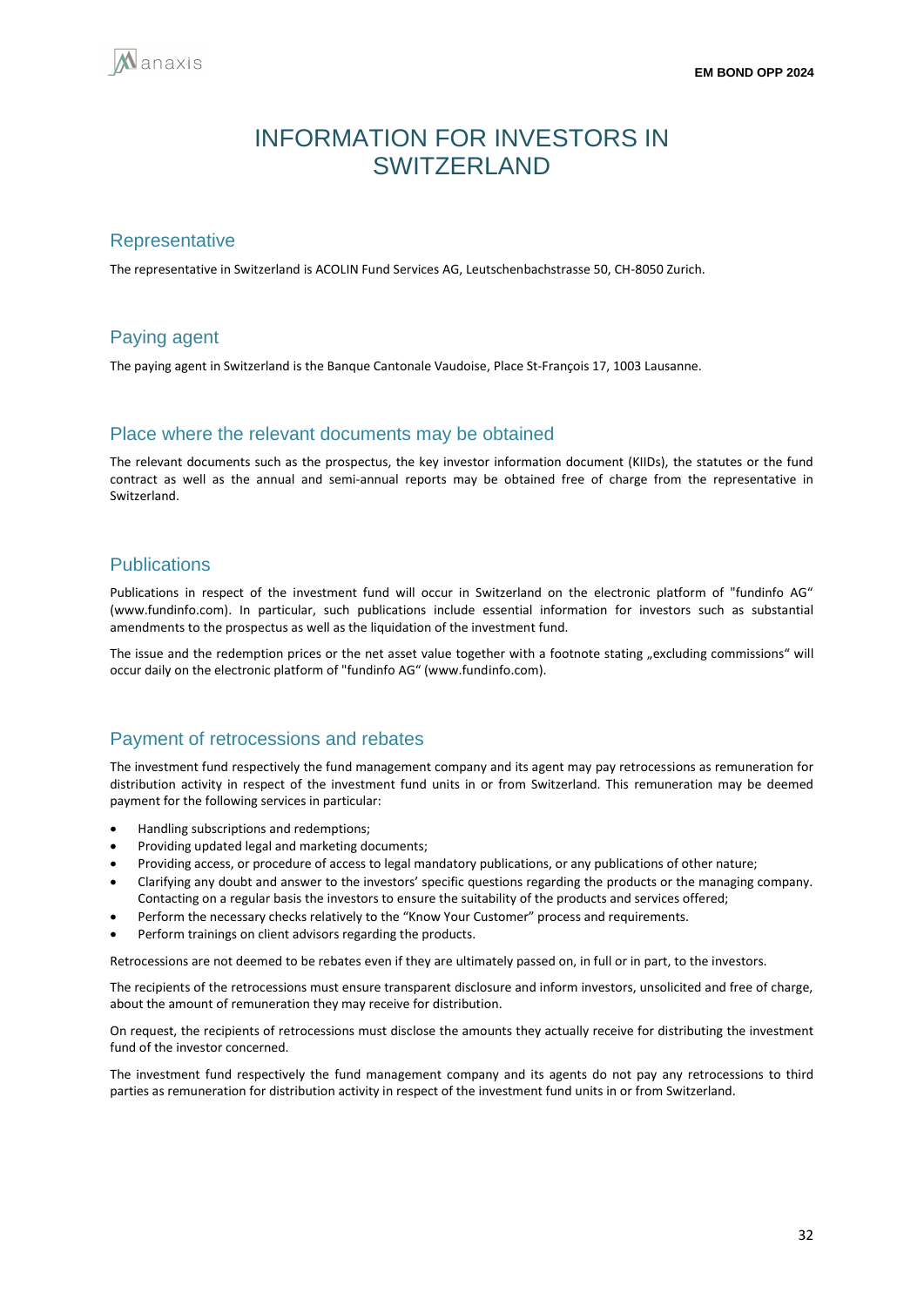<span id="page-32-0"></span>

## INFORMATION FOR INVESTORS IN GERMANY

### Authorisation for distribution

Anaxis Asset Management has indicated its intention to sell units of the Fund in Germany and is authorised for public distribution since the conclusion of the notification process.

## Paying and information agent

The information agent is:

ANAXIS AM 9, rue Scribe 75009 Paris, France

The prospectus, the key investor information document, the fund rules, and the audited annual and unaudited semi-annual reports of the investment fund are available free of charge and on durable medium from the information agent.

Furthermore, the information on subscription and redemption prices of the investment units are available from the information agent.

## **Publications**

The issue and redemption prices of the investment units as well as any notices to investors are published in the Federal Republic of Germany on www.anaxiscapital.com/de/.

In the cases listed by §298 (2) of the KAGB law, the unitholders will be additionally informed by means of a durable medium in accordance with §167 of the KAGB law.